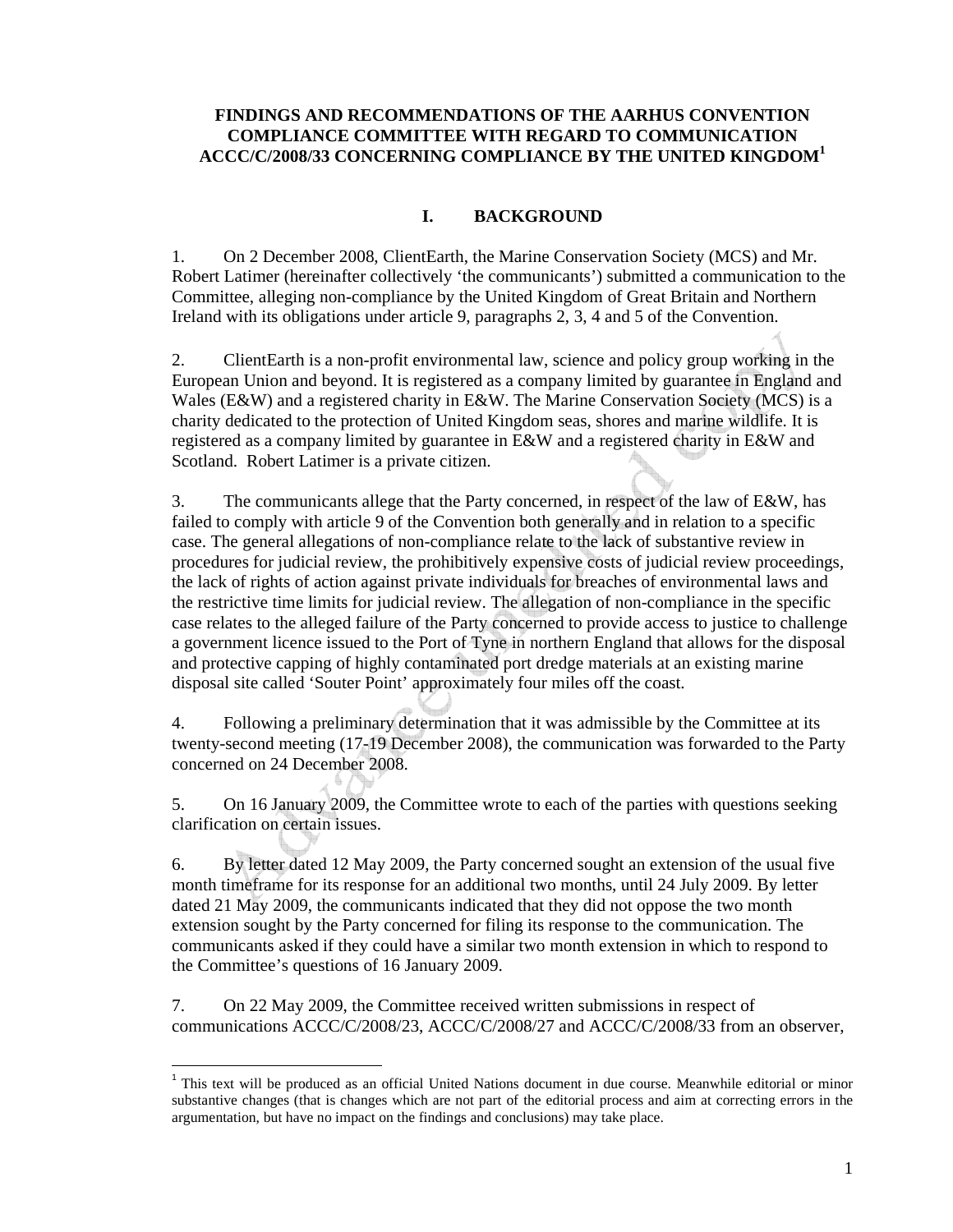the Coalition for Access to Justice for the Environment (CAJE), a coalition of six environmental non-governmental organizations from the United Kingdom. $^2$ 

8. By letter dated 27 May 2009, the communicants asked that the costs-related aspects of its communication, in particular, paragraphs 32-36 and paragraphs 92-149 and Annexes III, IV and V of the communication, be considered as additional background by the Committee when considering two other current communications against the Party concerned (ACCC/C/2008/23 and ACCC/C/2008/27).

9. By letter dated 27 May 2009, the parties were informed that the hearing of the communication would be held at the Committee's twenty-fifth meeting on 22-25 September 2009.

10. By letter dated 9 June 2009, the communicants responded to the questions raised by the Committee on 16 January 2009.

11. By letter dated 16 July 2009, CAJE wrote to the Committee enclosing the recent judgment of the European Court of Justice in Case C-427/07, *Commission v. Ireland*.

12. By letter dated 28 July 2009, the Party concerned provided written submissions responding to the communication and to the correspondence from the communicants dated 9 June 2009. On 19 August 2009, the Party concerned provided an annex of highlighted excerpts of court judgments in support of its position.

13. On 9 September 2009, the communicants provided additional written submissions for consideration by the Committee seeking to clarify certain aspects of the Party concerned's response of 28 July 2009.

14. The Committee discussed the communication at its twenty-fifth meeting (22-25 September 2009), with participation of representatives of both the Party concerned and the communicants, who answered questions, clarified issues and presented new information. Observers were also given the opportunity to speak.

15. By letter of 20 January 2010, CAJE wrote to the Committee providing its comments on the final report by Lord Justice Jackson entitled "Review of Civil Litigation Costs" published in January 2010 and the Report of the Scottish Civil Courts Review by the Right Honourable Lord Gill published in September 2009. On 29 January 2010, the communicants wrote to the Committee providing their comments on the final report by Lord Justice Jackson entitled "Review of Civil Litigation Costs" published in January 2010.

16. By letter of 18 March 2010, CAJE wrote to the Committee enclosing a press release issued that day by the European Commission indicating that it had issued the United Kingdom with a Reasoned Opinion due to its concerns that legal proceedings in the United Kingdom were too costly and that the potential financial consequences of losing challenges was preventing NGOs and individuals from bringing cases against public bodies.

 $\overline{a}$ <sup>2</sup> Friends of the Earth, WWF-UK, Greenpeace, Royal Society for the Protection of Birds, Capacity Global and the Environmental Law Foundation.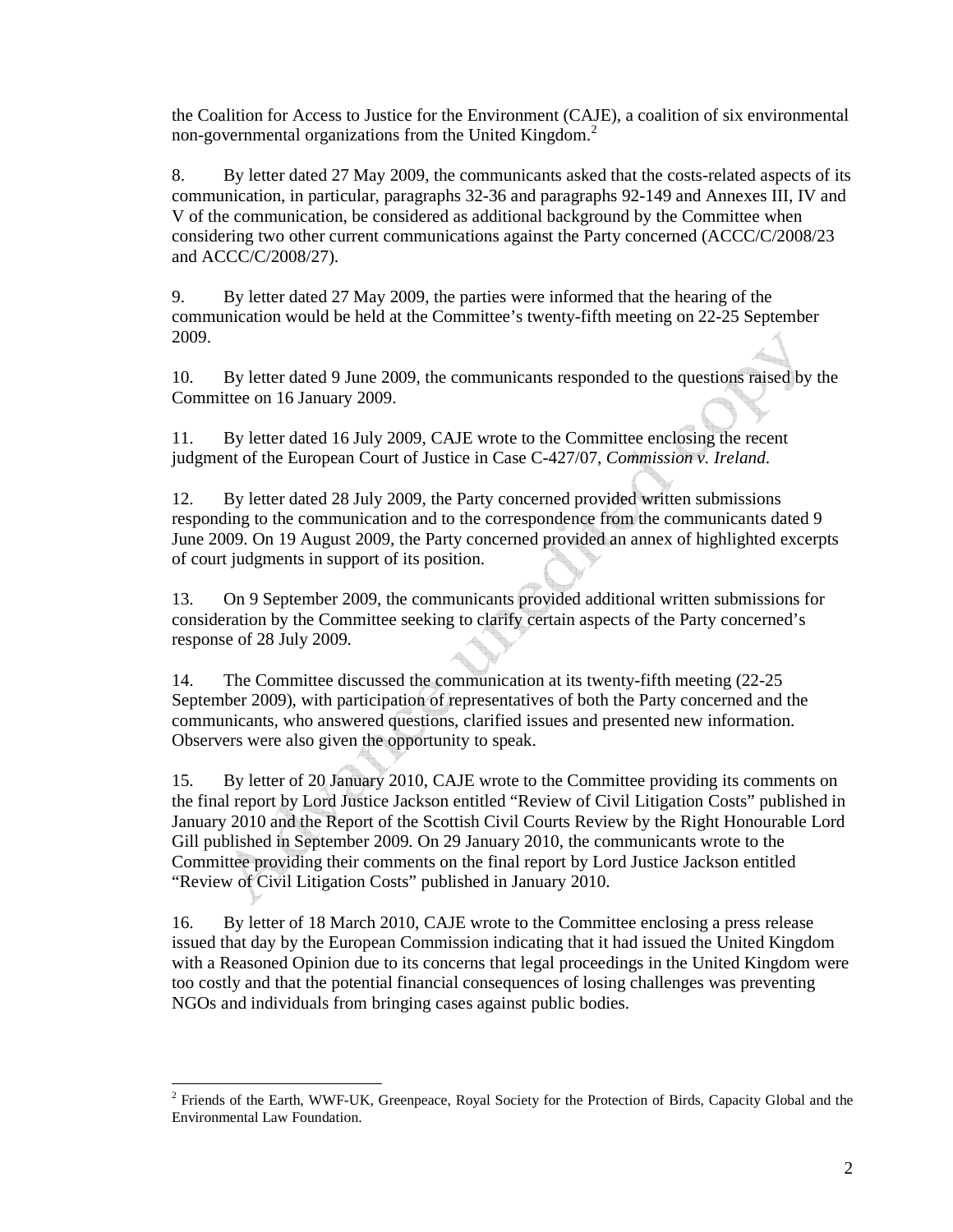17. On 20 May 2010, CAJE wrote to the Committee to inform it of some recently-released judgments relevant to the issue of the cost of access to justice for members of the public in the Party concerned. On the same day, the Environmental Law Foundation, one of the six NGO members of CAJE, wrote to inform the Committee of a recent report it had published entitled "Costs Barriers to Environmental Justice" that included examples of cases of environmental litigation that did not proceed because of prohibitive costs. On 2 June 2010, the communicants provided their comments on the judgments provided by CAJE on 20 May 2010.

18. During the proceedings, the Party concerned alleged that a member of the Committee had a conflict of interest with respect to two other communications then ongoing regarding the United Kingdom, ACCC/C/2008/23 and ACCC/C/2008/27. The Committee member concerned did not participate in the deliberations on the findings in those cases, nor in the deliberations on the findings in the present communication. Further details are set out in paragraphs 6-11 of the report of the twenty-fifth meeting of the Committee (22-25 September 2009).

19. The Committee began to prepare draft findings at its twenty-fifth meeting and completed the preparation of draft findings following its twenty-eighth meeting (15-18 June 2010). In accordance with paragraph 34 of the annex to decision 1/7, the draft findings were forwarded then for comments to the Party concerned and to the communicants on 25 August 2010. Both were invited to provide any comments by 22 September 2010.

20. By letter of 14 September 2010, CAJE forwarded an August 2010 update of the May 2008 report "Ensuring Access to Environmental Justice in England and Wales" (the Sullivan Report) together with its comments on the draft findings.

21. The communicant and the Party concerned both provided their comments on the draft findings on 22 September 2010.

22. At its twenty-ninth meeting (21-24 September 2010), the Committee proceeded to finalize its findings in closed session, taking account of the comments received. The Committee then adopted its findings and agreed that they should be published as an addendum to the report. It requested the secretariat to send the findings to the Party concerned and the communicant.

# **II. SUMMARY OF FACTS, EVIDENCE AND ISSUES<sup>3</sup>**

23. The communication alleges non-compliance by the Party concerned, in respect of the law of E&W, with its obligations under article 9, paragraphs 2, 3, 4 and 5 of the Convention. The communication concerns four submissions. These are (1) that in practice, courts in E&W do not allow judicial review regarding the substantive legality of decisions, acts or omissions within the scope of the Convention, (2) that access to justice is prohibitively expensive, in particular with regard to the costs awarded against losing claimants and the requirement for claimants to undertake to cover defendants' losses to qualify for injunctive relief, (3) the lack of rights of action against private individuals for breaches of environmental laws and (4) the time limits for bringing an application for judicial review which the communicants submit are uncertain, unfair and overly restrictive. All submissions are raised in general and submissions (1), (2) and (4) are also raised in relation to the Port of Tyne situation.

 $\overline{a}$ 3 This section summarises only the main facts, evidence and issues considered to be relevant to the question of compliance as presented to and considered by the Committee.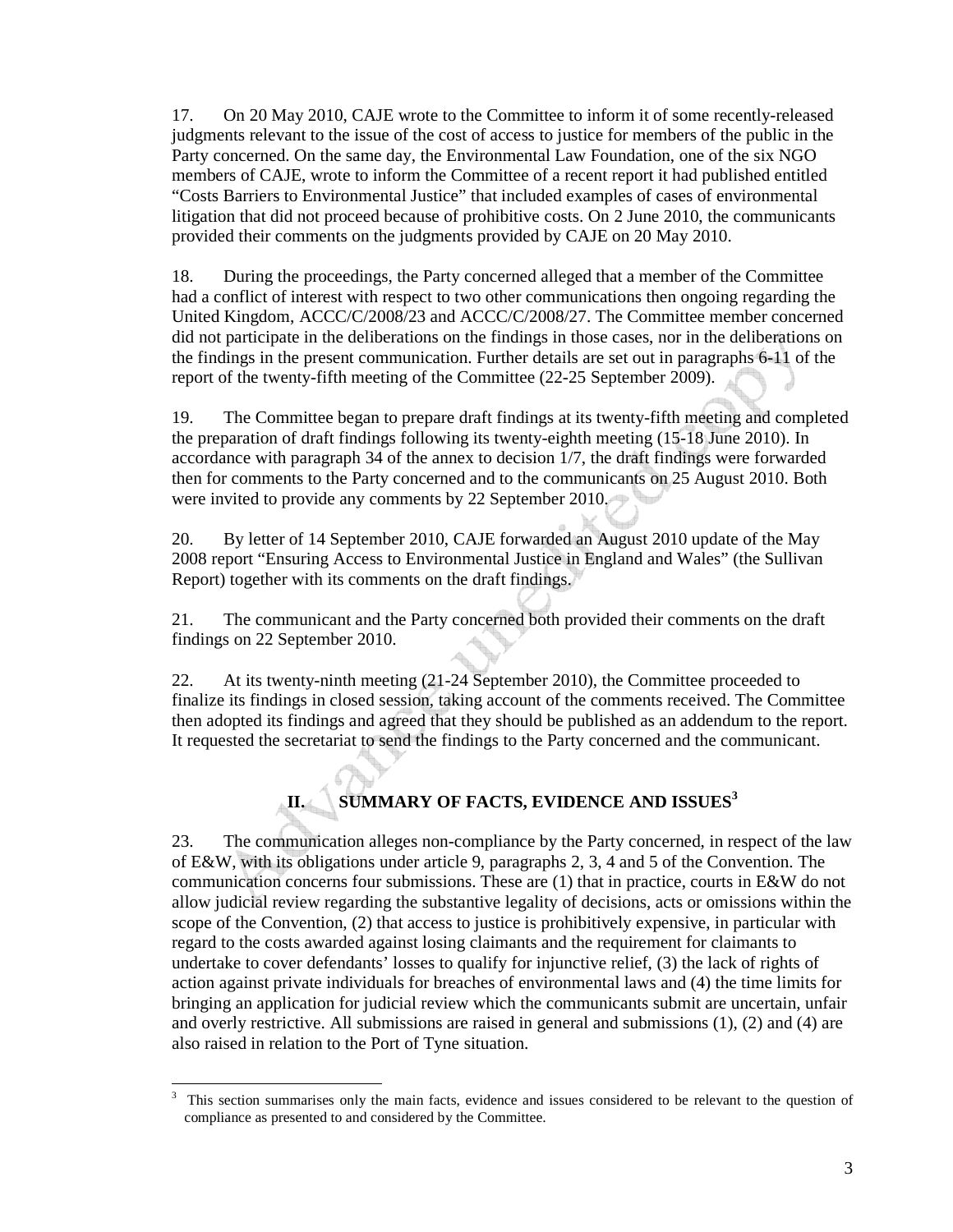## **1. Review of substantive legality in judicial review proceedings - article 9, paragraphs 2 and 3**

24. The communicants submit that in E&W, the courts apply very restrictive rules regarding judicial review, allowing judicial review of public authority acts and decisions only in cases of procedural impropriety, illegality or irrationality. The communicants allege that the Party concerned, therefore, does not properly comply with article 9, paragraph 2, of the Convention, which requires members of the public to have access to a review procedure to challenge the substantive legality of any decision subject to the provisions of article 6 of the Convention. They also allege that the Party concerned fails to properly comply with the general right in article 9, paragraph 3, of the Convention for members of the public to challenge acts and omissions of public authorities which contravene national environmental law.

25. The communicants submit that while, in theory, the courts in E&W enjoy a broad discretion to allow appropriate review actions in relation to reviewing the substantive legality, including the material facts, of a public authority act or decision, this broad discretion is exercised in very limited circumstances and not generally in environmental cases. For example, the communicants note that there are judicial review cases before the courts where it has been held acceptable to review the facts of a case where the public authority has reached a decision on a 'material error of fact'.<sup>4</sup> Moreover, human rights law, through the European Convention on Human Rights and Fundamental Freedoms 1950 (the 'ECHR') and the United Kingdom Human Rights Act 1998, as well as European Union law in general, have introduced the principle of proportionality into English law. The communicants note that the principle of proportionality is now an established ground for judicial review in relation to human rights and European Union law cases, and permits an appropriate review of the substance of the case. The communicants submit, however, that these broad principles are not generally applied by the courts and not in environmental cases in which judicial review is sought. Rather, the courts' jurisprudence applies very restrictive rules and only allows judicial review of public authority acts and decisions in cases of procedural impropriety, illegality or irrationality.

26. The communicants allege that the Port of Tyne case provides an example of the above mentioned allegations. The communicants submit that in this case there would be no opportunity to challenge various aspects relating to the substantive merits of the case, including the lack of a full environmental impact assessment (EIA) throughout; the failure to observe a precautionary approach; the failure to provide evidence to support the elected disposal method as following best available technique or best environmental practice; the failure to provide evidence which properly discounts the practical availability of alternative methods; the potentially misleading statements made in relation to the physical nature of the disposal site and frequency of additional capping actions and capping materials; and the consequent danger posed to the marine environment, should contaminated material escape from the site and affect the marine

<sup>&</sup>lt;sup>4</sup> The communicants refer to the following judicial decisions and authorities: Judgment of Lord Slynn of Hadley in *R (on the application of Alconbury Developments Ltd) v Secretary of State for the Environment, Transport and the Regions* [2001] UKHL 23 at 52 – 54, citing his own judgment in *R v Criminal Injuries Compensation Board, Ex p A*  [1999] 2 AC 330, at 344, as well as *Secretary of State for Education and Science v Tameside Metropolitan Borough*  Council [1977] AC 1014, at 1030, and Wade & Forsyth *Administrative Law*, 7th ed. (1994), pp. 316 – 318 (discussing '*mere factual mistake'* as a ground for judicial review) and de Smith, Woolf and Jowell, *Judicial Review of Administrative Action*, 5th ed. (1995), p. 288 (discussing judicial review where mistaken facts have been taken into account).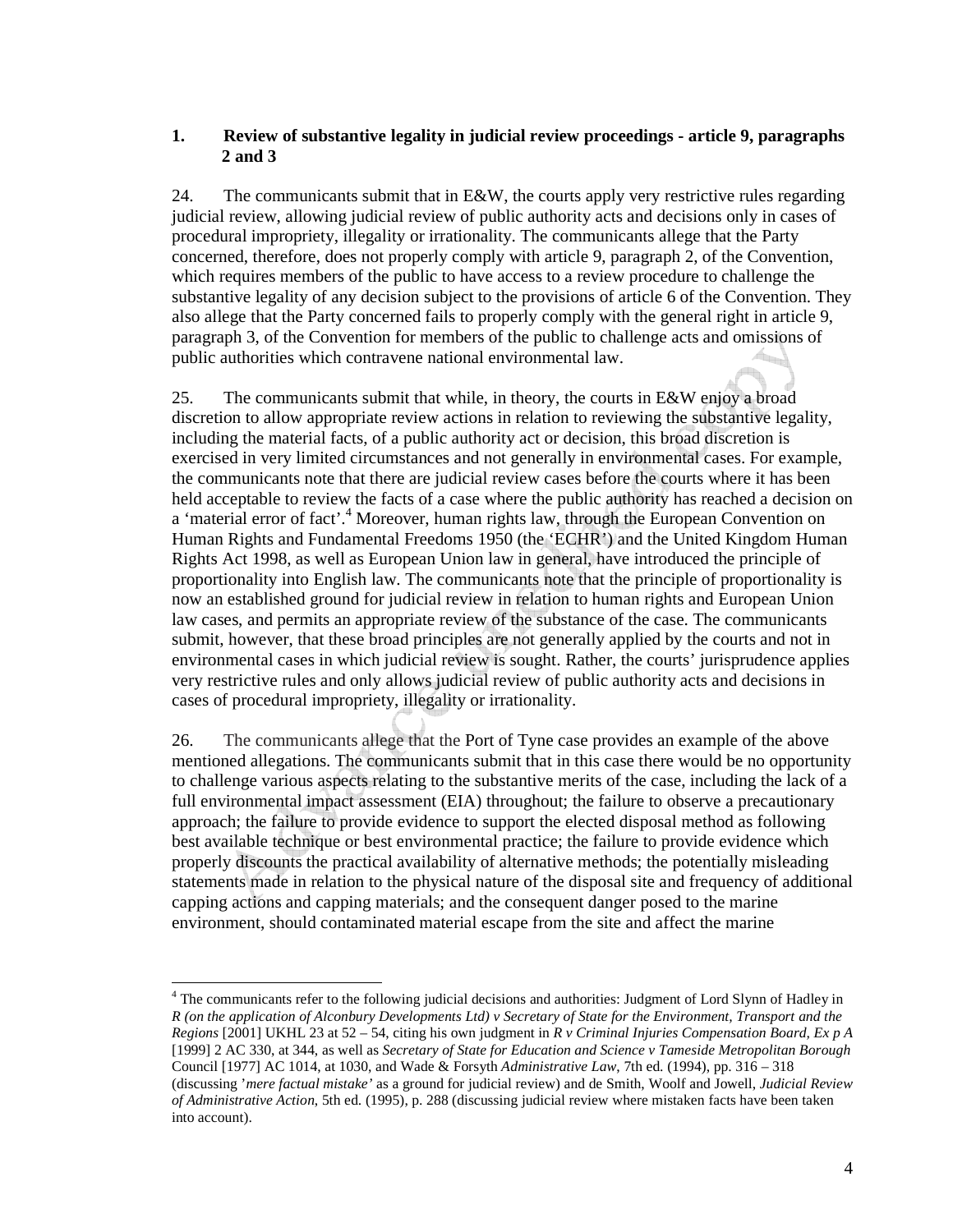environment surrounding the site (including potentially valuable habitats protected by Biodiversity Action Plans).

27. The communicants submit that the most obvious way to make the law compliant with article 9, paragraphs 2 and 3, of the Convention would be to apply the existing more flexible approaches in relation to material mistake of fact and the use of the proportionality principle as in cases concerning human rights and European Union law. The communicants suggest that cases that fall within the Convention would be added to human rights cases providing a separate ground for judicial review and the general law on judicial review would remain unchanged. Alternatively, communicants suggest that a new enactment, an 'Aarhus Act', akin to the Human Rights Act 1998, could be passed to clearly enshrine in legislation the specific rights of the public under the Convention and reinforce environmental cases that fall within the Convention as a separate ground for judicial review.

28. The Party concerned submits that the plain wording of article 9, paragraphs 2 and 3, of the Convention does not suggest that a full merits review is required. Nor does the *Aarhus Convention Implementation Guide* suggest that a full merits review is required. The Party concerned points to page 128 of the *Implementation Guide* (2000 edition) which, with respect to article 9, paragraph  $2$ , states:<sup>5</sup>

"The public concerned within the meaning of this paragraph can challenge decisions, acts or omissions if the substance of the law has been violated (substantive legality) or if the public authority has violated procedures set out in law (procedural legality)..." (emphasis added by Party concerned)

29. Regarding article 9, paragraph 2, of the Convention, the Party concerned submits that a right to challenge the 'substantive and procedural legality' of a decision appears precisely to reflect the scope of judicial review in the law of E&W. The Party concerned submits that it is elementary that judicial review in E&W encompasses substantive legality. Thus, if a decisionmaking body has acted beyond its powers, or taken an irrelevant matter into consideration, or acted irrationally, then that decision is susceptible to challenge by judicial review. The Party concerned furthermore points out that more recently a ground for judicial review of 'material error of fact' has emerged, which concerns matters of substantive legality.

30. The Party concerned distinguishes between the rights provided under article 9, paragraph 2, and article 9, paragraph 3, of the Convention. It submits that article 9, paragraph 2, of the Convention envisages a specific right to challenge (i) decisions subject to article 6 of the Convention and (ii) other relevant provisions of the Convention "where so provided for under national law". Only in respect of decisions under article 9, paragraph 2, is there a specific right to challenge 'the substantive and procedural legality of any decision'.

31. In contrast, article 9, paragraph 3, of the Convention, according to the Party concerned, envisages a much more general right. Inter alia, it is a right to have access to procedures, which may or may not be judicial (by contrast with article 9, paragraph 2, of the Convention, which requires a right of access specifically to a court or equivalent independent body); it does not necessarily require a direct right to challenge the legality of an act or omission: instead, it requires a right of access to procedures to challenge acts or omissions. Moreover, article 9, paragraph 3, of the Convention does not necessarily or expressly include any right to challenge the substantive legality of an act or omission.

 $\overline{a}$ <sup>5</sup> The Aarhus Convention: An Implementation Guide, United Nations, 2000.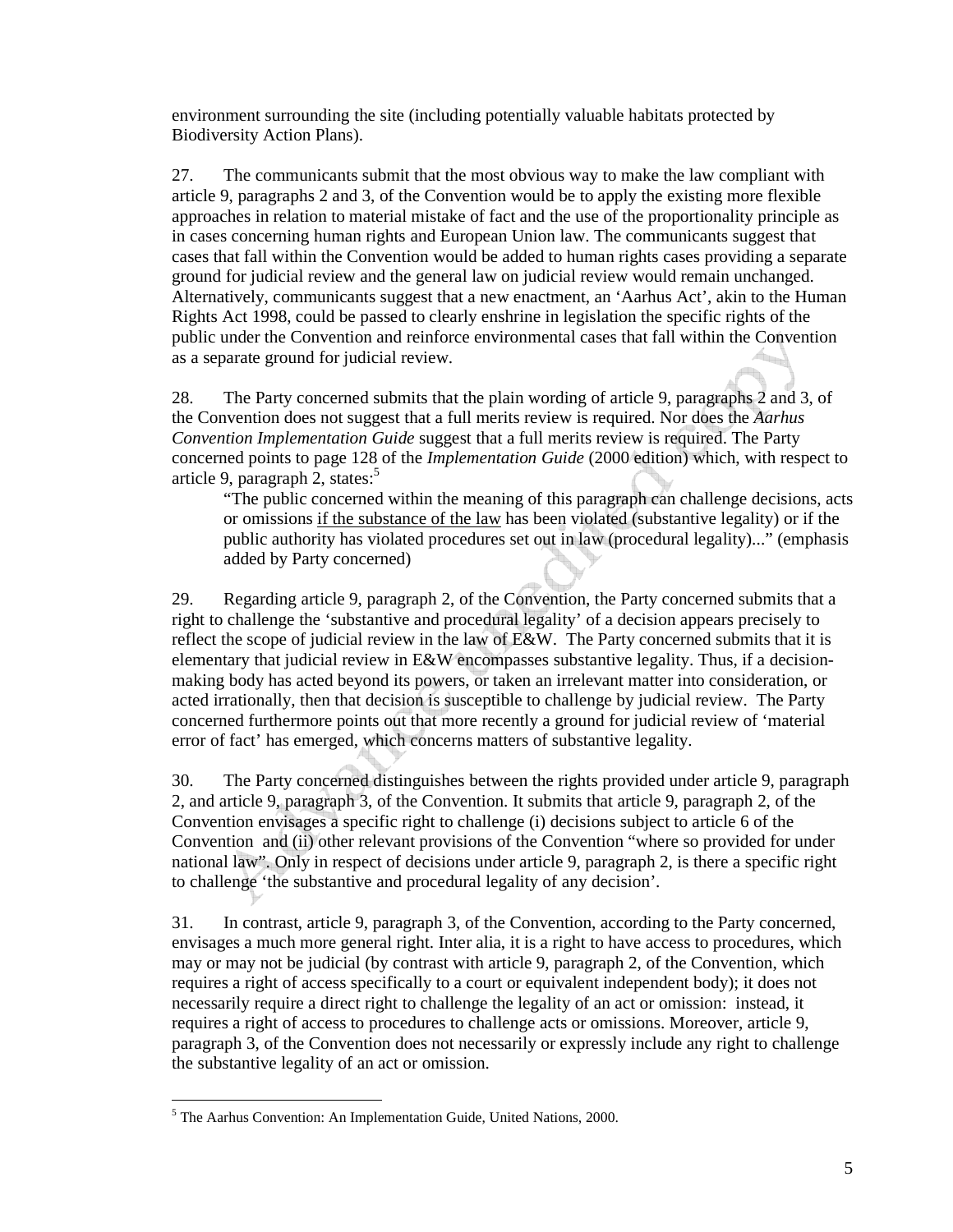32. Regarding the Port of Tyne case, the Party concerned submits that the communicants' complaints (summarised in paragraph 26 above) can be grouped into two categories:

- (a) Complaints that would be capable of founding a claim for judicial review, if valid. Thus, for example, if a full EIA was required by law, yet not performed, there is no reason why that could not constitute a proper ground for initiating judicial review. Similarly, if the decision-maker failed to adopt an approach which it was required to adopt (e.g. the precautionary approach) that would constitute a proper ground for instituting judicial review; and
- (b) Complaints relating to failures in the provision of information (both in the original communication and at paragraphs 26 to 28 of the communicants' further response of 9 June 2009) in respect of which there are established mechanisms in domestic law to address such failures. The Party concerned notes that the communication does not include a complaint that such mechanisms are ineffective or inadequate.

33. Moreover, the Party concerned submits that the communicants have not demonstrated, or even sought to demonstrate, that the Port of Tyne case falls within the scope of article 9, paragraph 2, of the Convention as they have failed to identify any 'decision, act or omission subject to the provisions of Article 6' as would be necessary to invoke article 9, paragraph 2 in this case.

# **2. Costs - prohibitively expensive - article 9, paragraphs 4 and 5**

*General rule "Costs follow the event"* 

34. The communicants submit that the two single biggest cost problems that parties face in E&W arise out of:

- (a) the rule set out in rule 44.3(2) of the Civil Procedure Rules (CPR) that "costs follow the event"; and
- (b) the fact that claimants are at risk of having to compensate defendants for any damage they suffer through the granting of interim relief, should the defendant succeed at trial (see paragraph 68 below).

35. The communicants submit that as a result of these problems, the Party concerned has failed to meet its obligations under article 9, paragraph 4, of the Convention to ensure that access to justice procedures provide adequate and effective remedies, including injunctive relief as appropriate and are fair, equitable, timely and not prohibitively expensive. They also claim that the Party concerned has failed to consider the establishment of appropriate assistance mechanisms to remove or reduce financial and other barriers to access to justice, as required under article 9, paragraph 5.

36. The communicants submit that the Port of Tyne situation is illustrative of the above mentioned problems regarding the law of E&W. They submit that the MSC and the individual claimant in this case could not have afforded the costs of the defendant, had they lost the case, and most likely would have had to rely on pro bono legal representation. Moreover, the MSC and the individual claimant could not have provided a cross-undertaking in damages, which would probably have been required in that case.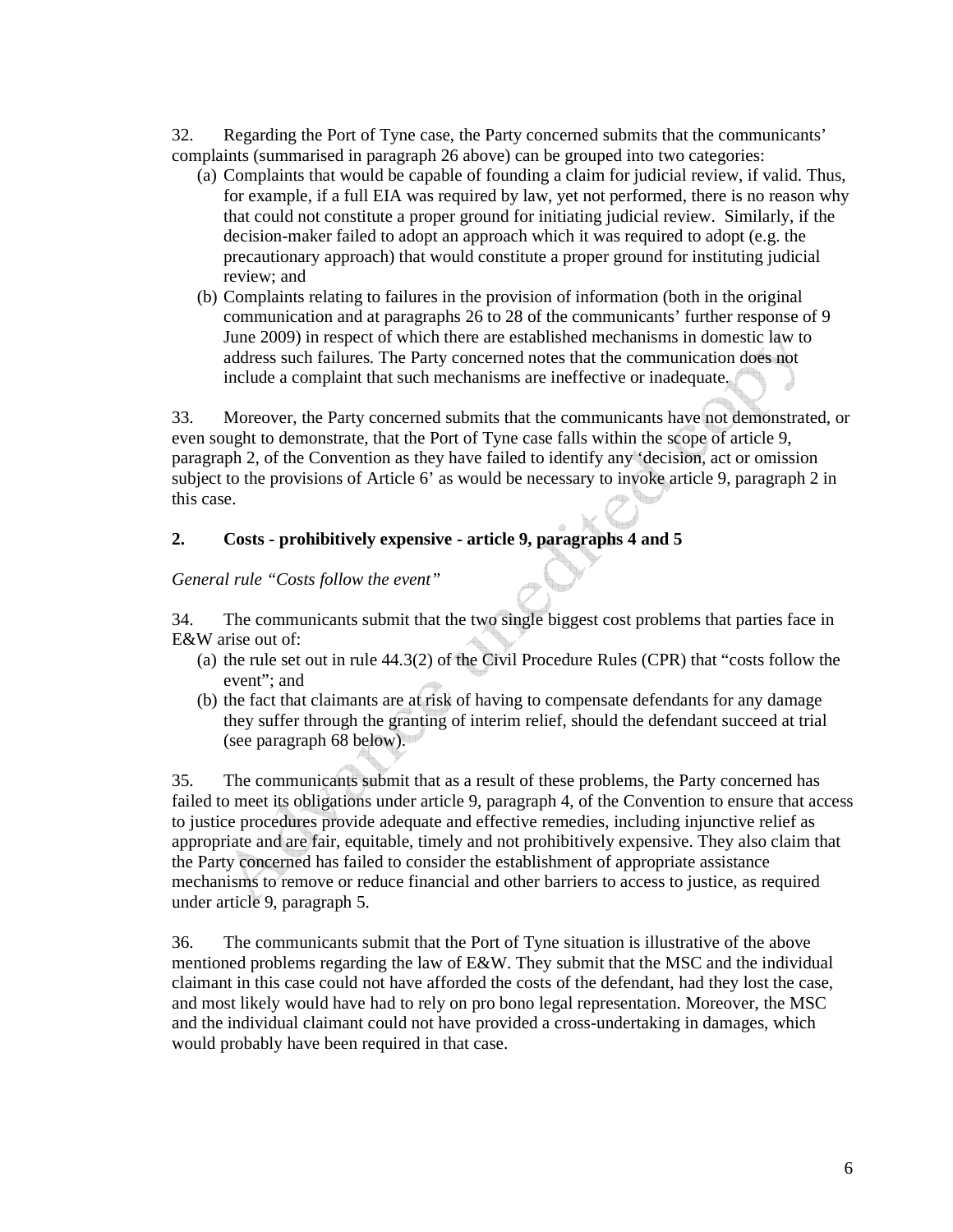37. The Party concerned contends that the presently operated costs regime is compliant with the Convention. It contends that compliance is achieved through a variety of measures, the most important of which are:

- (a) Legal Aid i.e. public funding by the Legal Services Commission
- (b) Conditional Fee Agreements (CFAs)
- (c) Protective Costs Orders (PCOs)
- (d) Judicial Discretion.

The Party concerned notes that it is not contended that each measure, individually, would necessarily be adequate to achieve compliance with article 9, paragraph 4, but rather that together they prevent costs from being prohibitively expensive.

38. The Party concerned submits that the 'loser pays' principle is not inherently objectionable under the Convention. It suggests that this is clear from both the terms of article 3, paragraph 8, of the Convention as well as the use of the word 'prohibitively' in article 9, paragraph 4, of the Convention. It furthermore contends that provided that the costs to the losing party are not prohibitively expensive, the 'loser pays' principle does not lead to an infringement of the Convention.

39. The Party concerned notes that there is no definition of 'prohibitively expensive' in the Convention and it is apparent that Parties are afforded a wide degree of latitude in the manner in which compliance with article 9, paragraph 4, may be achieved. The Party concerned submits that it is clear from both the terms of article 3, paragraph 8, as well as the use of the word 'prohibitively' in article 9, paragraph 4, that it is not inherently objectionable that a losing party should be required to pay the winning party's costs. Furthermore, costs that are merely 'expensive' are permissible; providing the costs to the losing party are not prohibitively expensive, they do not lead to infringement of the Convention. Moreover, what is 'prohibitive' will vary widely between prospective claimants and claims. Any system which imposes rigid criteria (such as a rule setting a cap at a standard level as to the liability for the costs of the opposing party of a claimant in an environmental challenge) is liable to risk prohibiting some claims. It is inherently desirable that there should be discretion to form a judgment on a case by case basis in the operation of measures to avoid prohibitively expensive costs.

40. The Party concerned submits that it is important to recognise that the provision of a fair and just system of law involves treating all parties to litigation fairly. The resources applied by public authorities in defending judicial review proceedings stem ultimately from the taxpayer, and it is therefore proper that the cost implications for both parties in an individual case should be taken into account. The Party concerned further submits that the Convention's provisions in relation to court proceedings must be considered in the context of the system of environmental law, and access to it, as a whole. This is because redress through the courts is only one of the many routes open to the public in their search for environmental justice.

41. The Party concerned submits that it is not apparent that the potential costs in the Port of Tyne situation would have been prohibitively expensive and suggests that a Protective Costs Order (PCO) might have been granted in this case if a meritorious claim had been presented to the court.

42. CAJE, in its amicus brief, which is confined to submissions on the issue of prohibitive expense in the public law context, submits that the "costs follow the event" rule is the most significant obstacle to access to justice in environmental matters under the law of E&W because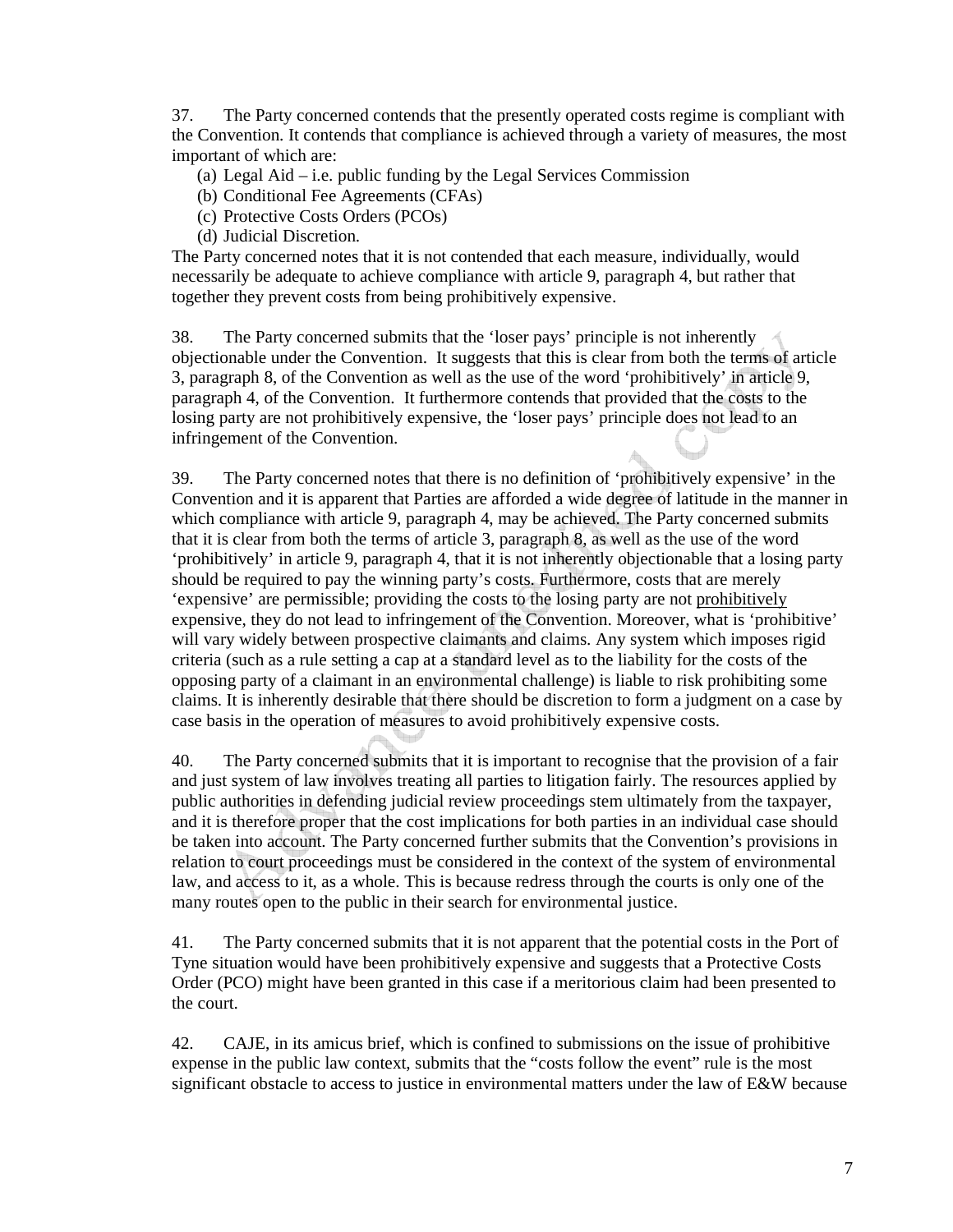although a claimant in an environmental case can control its own legal costs, it has no control over the costs of the other parties. As such, its liability is potentially open-ended.

43. CAJE submits that the effect of the costs regime is that even the largest environmental NGOs are reluctant to take legal action against the Party concerned, and it is thus extremely rare for small environmental NGOs (such as the co-communicant MCS) to take such action. CAJE points to the case of *R (Buglife) v Thurrock Gateway Development Corp and another*, <sup>6</sup> in which the claimant was granted a  $\overline{PCO}^7$  limiting its liability for the costs of the other side to £10,000, but in which the costs recoverable by Buglife from the local authority were capped at the same level, both by the High Court and the Court of Appeal. CAJE notes that the 2008 Sullivan Report pointed out that an arrangement of this type (referred to as reciprocal costs capping) does little to encourage lawyers to represent individuals or organisations in environmental cases.<sup>8</sup>

#### *Legal aid*

44. The communicants submit that legal aid is only available to a limited number of persons because of its stringent economic means test. Moreover, it is only available to individuals, whereas most environmental cases are brought by community groups or NGOs which cannot qualify for aid. In addition, although it is now theoretically available in public interest cases, it is difficult to obtain in such cases, because funding will be refused "if there are other persons or bodies who might benefit from the proceedings who can reasonably be expected to bring or fund the case."<sup>9</sup> Parties applying for funding in such circumstances have to "provide an explanation for why the proceedings cannot be funded privately by other means."<sup>10</sup> This means that in examining what alternative funding may be available, the Legal Services Commission "will need to consider whether any funding should be provided by those members of the public who stand to benefit from the outcome of the case, for example by all those affected getting together a fighting fund to finance the litigation."<sup>11</sup>

45. The Party concerned emphasizes a number of points regarding its legal aid regime. It submits that the scheme is one of the most comprehensive and expensive schemes in the world, and for an eligible applicant, it provides access to justice at little or no cost to that person even if he/she loses the case. The Legal Services Commission Funding Code Decision-making Guidance<sup>12</sup> allows funding in litigation cases which have only a 'borderline' chance of success but which have a 'significant wider public interest'.<sup>13</sup> In practice, this has led to public funding of a significant number of environmental challenges. In many cases, a claimant eligible for legal aid can be identified to bring a claim. For example, in *Edwards v. Environment Agency* (No. 1)<sup>14</sup> the Court accepted an eligible claimant who was put up to act as a representative of a

 6 *R (on the application of Buglife – the Invertebrate Conservation Trust) v Thurrock Thames Gateway Development Corporation & Rosemound Developments Ltd* [2008] EWCA Civ 1209.

<sup>&</sup>lt;sup>7</sup> See paragraphs 99-103 below for an overview of the law in E&W relating to PCOs.

<sup>8</sup> *"Ensuring access to environmental justice in England and Wales"*, Report of the Working Group on Access to Environmental Justice (chaired by Sullivan J.), May 2009 (hereafter the "Sullivan Report"), Appendix 3, p.41, para 7.

 $9^9$  Sullivan Report, Appendix 2, p.38, para 5.5(1).

 $10$  Ibid.

 $11$  Ibid, at para 5.5(5).

<sup>&</sup>lt;sup>12</sup> Legal Services Commission Funding Code Decision-Making Guidance,

http://www.legalservices.gov.uk/docs/cls\_main/FundingCodeDecisionMakingGuidanceGeneralPrinciples(Sections1 -14)Sept07.pdf

 $13$  Ibid, 5.1 4.

<sup>14</sup> *Edwards v. Environment Agency* (No. 1) [2004] EWHC 736; [2004] 3 All ER 21.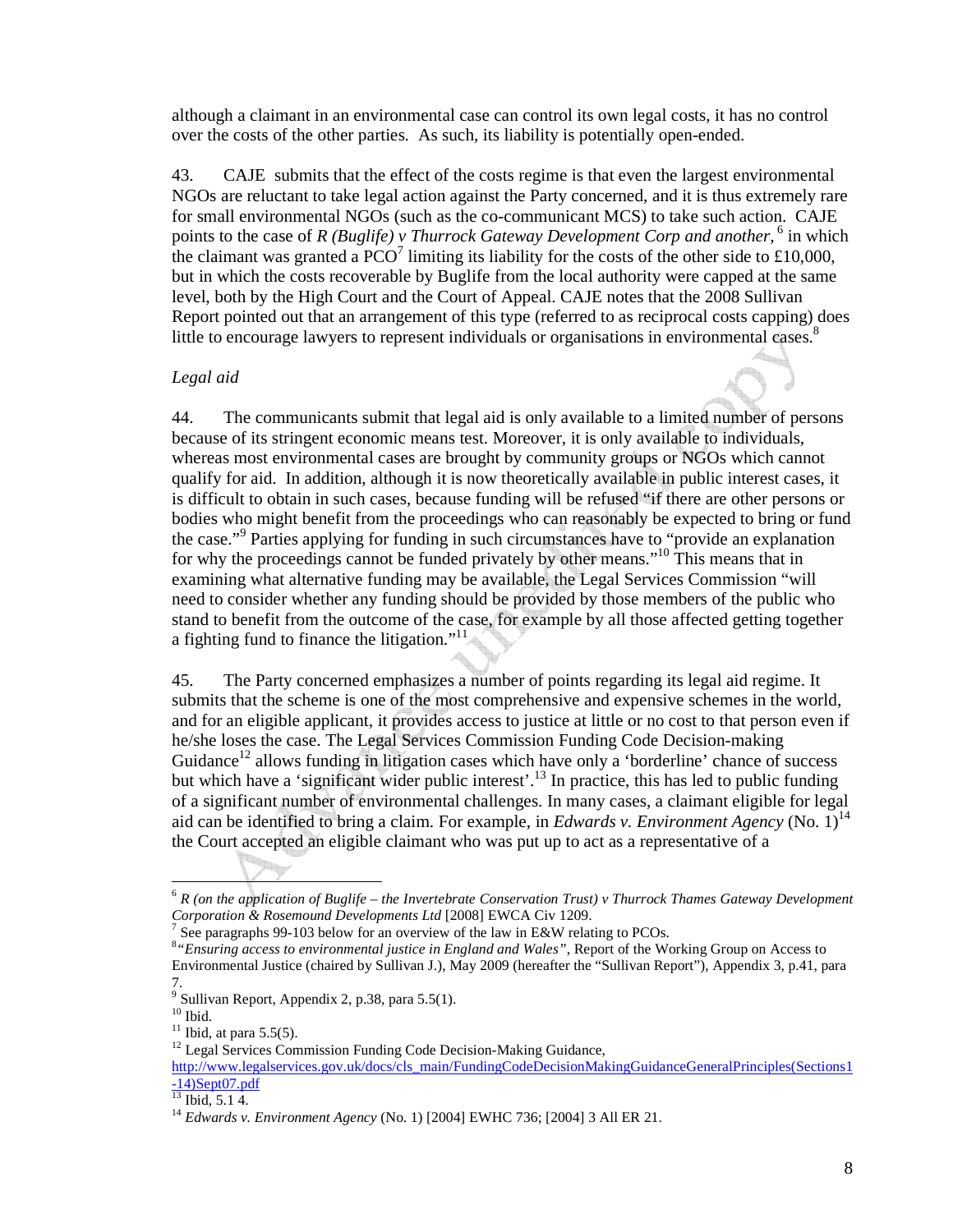community group, others of whom were ineligible for legal aid. The Legal Services Commission has made explicit reference to the requirements of the Aarhus Convention in its Funding Code Guidance, recognising the various combinations of funding that may be possible within an individual case (e.g. a partnership approach between legally- aided and non-governmental organisations).<sup>15</sup> The Funding Code Guidance also states that environmental cases may be less likely to require significant private contributions.<sup>16</sup> The Party concerned states that the Funding Code Guidance provides that in all cases the contribution will be fixed so as not to be prohibitively expensive.

46. CAJE observes that the financial limits for legal aid eligibility are extremely low. In respect of the Party concerned's suggestion that potential claimants should find a person who qualifies for legal aid to act as the representative claimant for the wider group, and its citation of *Edwards v Environment Agency* in this regard, CAJE notes that in that case, due to health reasons, Mr Edwards, the legally aided person, withdrew his instructions on the final day of the subsequent appeal before the Court of Appeal and a non-legally-aided person, a Mrs Pallikaropoulos, took over. Following unsuccessful appeals before the Court of Appeal and House of Lords, Mrs Pallikaropoulos is currently seeking to challenge a claim by the Environment Agency and other respondents for  $\text{\pounds}88,000 \text{ costs.}^{17}$  CAJE also comments on the Party concerned's reference to the suggestion in the Legal Services Commission Funding Code Guidance that a legally-aided person and an NGO act as co-claimants. CAJE points out that, if the claimants lose at trial, the court is likely to make them jointly liable for the defendant's costs and given the legally-aided person's modest circumstances, the NGO may be left to carry the full sum of the defendant's costs after all.

47. The Party concerned recognises that notwithstanding the substantial contribution of the legal aid system towards achieving compliance with article 9, paragraph 4, of the Convention, on its own, the system might not be sufficient to achieve complete compliance with this article of the Convention. It submits, however, that the legal aid system is to be assessed together with CFAs, PCOs and judicial discretion, discussed below.

#### *Conditional Fee Agreements*

48. The communicants allege that a  $CFA^{18}$  is of limited value in judicial review proceedings because damages are not awarded in judicial review cases, meaning that, contrary to private nuisance cases where damages may be awarded, lawyers' costs cannot be paid out of such

 $\overline{a}$ <sup>15</sup> Legal Services Commission Funding Code Decision-Making Guidance, Part C.5.5.

<sup>&</sup>lt;sup>16</sup> Ibid, Part C.5.5.5(e).

<sup>&</sup>lt;sup>17</sup>R (Edwards and Pallikaropoulos v. Environment Agency [2006] EWCA Civ 1138. The Court of Appeal dismissed the appeal. Due to the limited nature of her involvement, Mrs Pallikaropoulos was ordered to pay  $\text{\pounds}2,000$  costs. She appealed the Court of Appeal's judicial review decision to the House of Lords and sought a PCO in respect of her appeal. In making the application she did not provide detailed evidence of her means, taking the view that it should be sufficient to "give a broad indication as to means". Her application for a PCO was refused, with the Appeals Committee stating that "information about the applicant's means, about the identity and means of any who she represents" was relevant and that the Appeals Committee "do not consider the suggested protective costs orders regarding costs appear proportionate on the information which is before them and in the light of the nature of the issues involved; and they do not consider that any case has been made for saying that the proposed appeal would be "prohibitively expensive" or that Directive 2003/35/EC would be breached without a special order" (Letter of Judicial Office dated 22 March 2007, cited in the Respondents' Grounds of Application for a Cost Assessment, 11 February 2010, paras 12-13). Mrs Pallikaropoulos ultimately lost the judicial review appeal in the House of Lords. *R (Edwards and Pallikaropoulos) v Environment Agency* [2008] UKHL 22. She is currently seeking to challenge £88,000 costs claimed by the Environment Agency and other respondents.

<sup>&</sup>lt;sup>18</sup> See paragraph 98 below for an overview of CFAs in the law of E&W.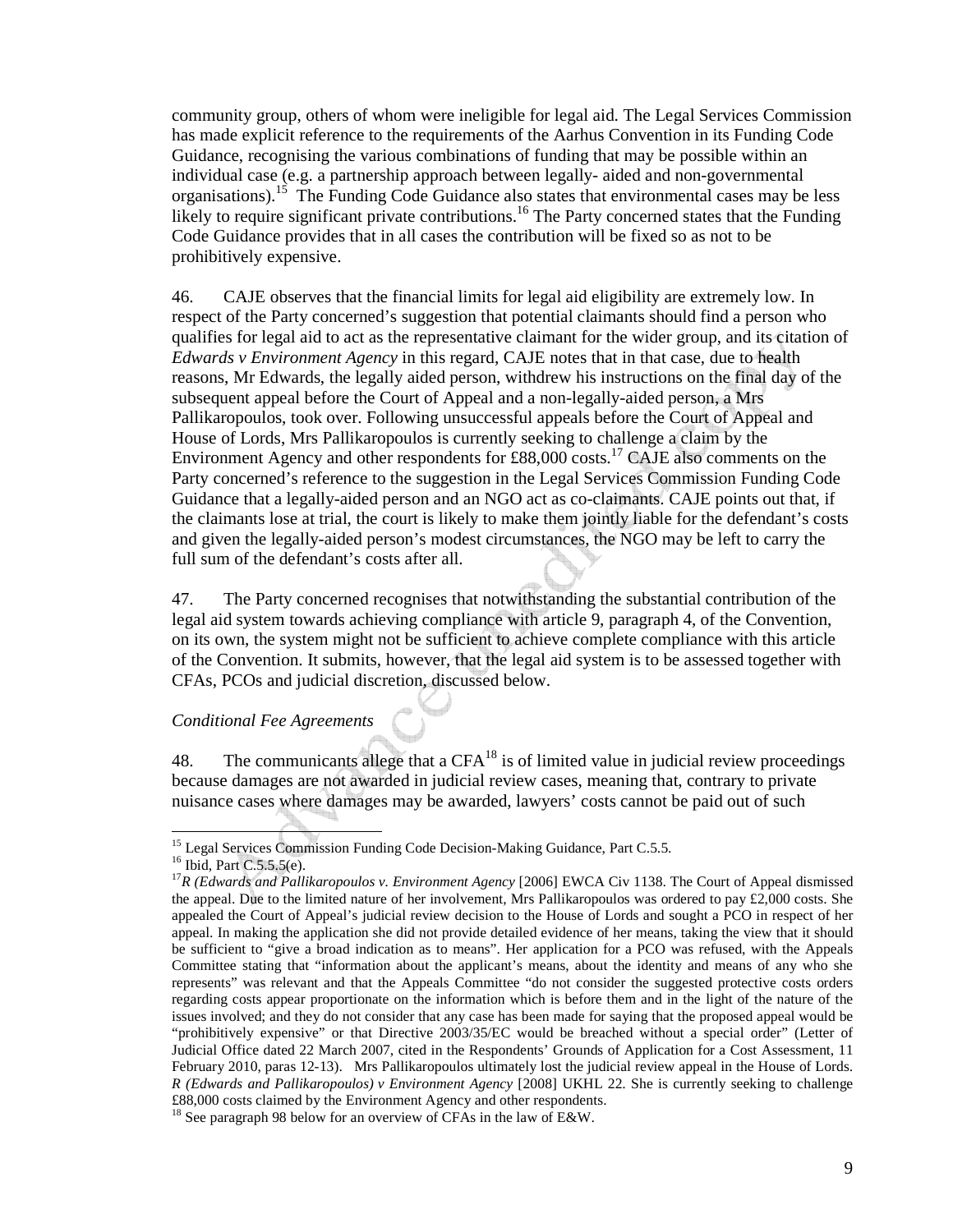damages. Lawyers' costs in judicial review proceedings thus can only be paid if the defendant is ordered to pay the claimant's costs. With reference to the Sullivan Report and Lord Justice Jackson's preliminary report,  $19$  the communicants allege that a CFA thus is not viable if a PCO is in place which caps the costs of both parties, which is what courts usually do, courts being reluctant to cap only the defendant's costs. The communicants further allege, with reference to Lord Justice Jackson's preliminary report,<sup>20</sup> that after-the-event (ATE) insurance does not provide a solution because it either is not available in environmental judicial review cases or is 'expensive, complex and potentially unfair'.

49. The Party concerned accepts that there are potential limitations in the use of CFAs in environmental cases (as for example recognized in Lord Justice Jackson's preliminary report, Chapter 36), which prevent them from constituting a complete solution to the problem of costs. The Party concerned contends that nevertheless, in a range of cases, they facilitate access to justice. It submits that a good example was *Morgan v Hinton Organics*, <sup>21</sup> which was put before the Committee in communication ACCC/2008/C/23. In that litigation, the claimants had entered into a CFA with their solicitors, with the protection of ATE insurance to meet any liability for the defendants' costs arising from the litigation.

### *Protective Costs Orders*

50. The communicants and CAJE submit that  $PCOs<sup>22</sup>$  represent a significant development and, if sufficiently modified, would be capable of forming the basis of a costs system which would comply with the Convention. In theory, they submit, a PCO can provide early certainty on the limits of a claimant's costs liability and, by controlling the level involved, ensure that costs exposure will not be prohibitively expensive in line with the Convention. However, as the law currently stands they consider that PCOs do not sufficiently support access to justice to ensure that the Party concerned is in compliance with article 9, paragraph 4, of the Convention.

51. The communicants furthermore submit that the costs of an application for a PCO can themselves be prohibitive for many organizations.

52. CAJE submits that the Convention recognises the existence of a general public importance in allowing members of the public to vindicate the rule of law in environmental matters and that PCOs should (subject to issues of fairness/equity) be available in all environmental cases at a level that is capable of ensuring that access to justice is not prohibitively expensive. It furthermore submits that any concern that, if PCOs were to become more readily available, it might 'open the floodgates' is unwarranted, because in judicial review proceedings it is necessary to obtain the court's permission to bring a case and the court will not grant permission if a case is frivolous or vexatious or is not properly arguable or unmeritorious.

53. CAJE also submits that the inclusion of pro bono representation as a factor in whether to grant a PCO is of concern. CAJE does not consider it appropriate that in litigation expressly recognized by the courts to be of public importance, NGOs (and their lawyers) are expected to work for free.

 $\ddot{\phantom{a}}$ <sup>19</sup> *Review of Civil Litigation Costs* Preliminary Report by Lord Justice Jackson, May 2009 (hereafter the Jackson preliminary report), Part 7, Chapter 36, p. 336, para 4.5 which refers to Chapter 10 of the Sullivan Report.

 $^{20}$  Jackson preliminary report, Part 7, Chapter 36, p. 336, para 4.4 and (on private nuisance cases) p. 333 paras 3.2-3.8.

<sup>21</sup> *R (Francis Morgan) v Hinton Organics (Wessex) Ltd* [2009] EWCA Civ 107.

<sup>&</sup>lt;sup>22</sup> See paragraphs 99-104 below for an overview of the law in E&W relating to PCOs.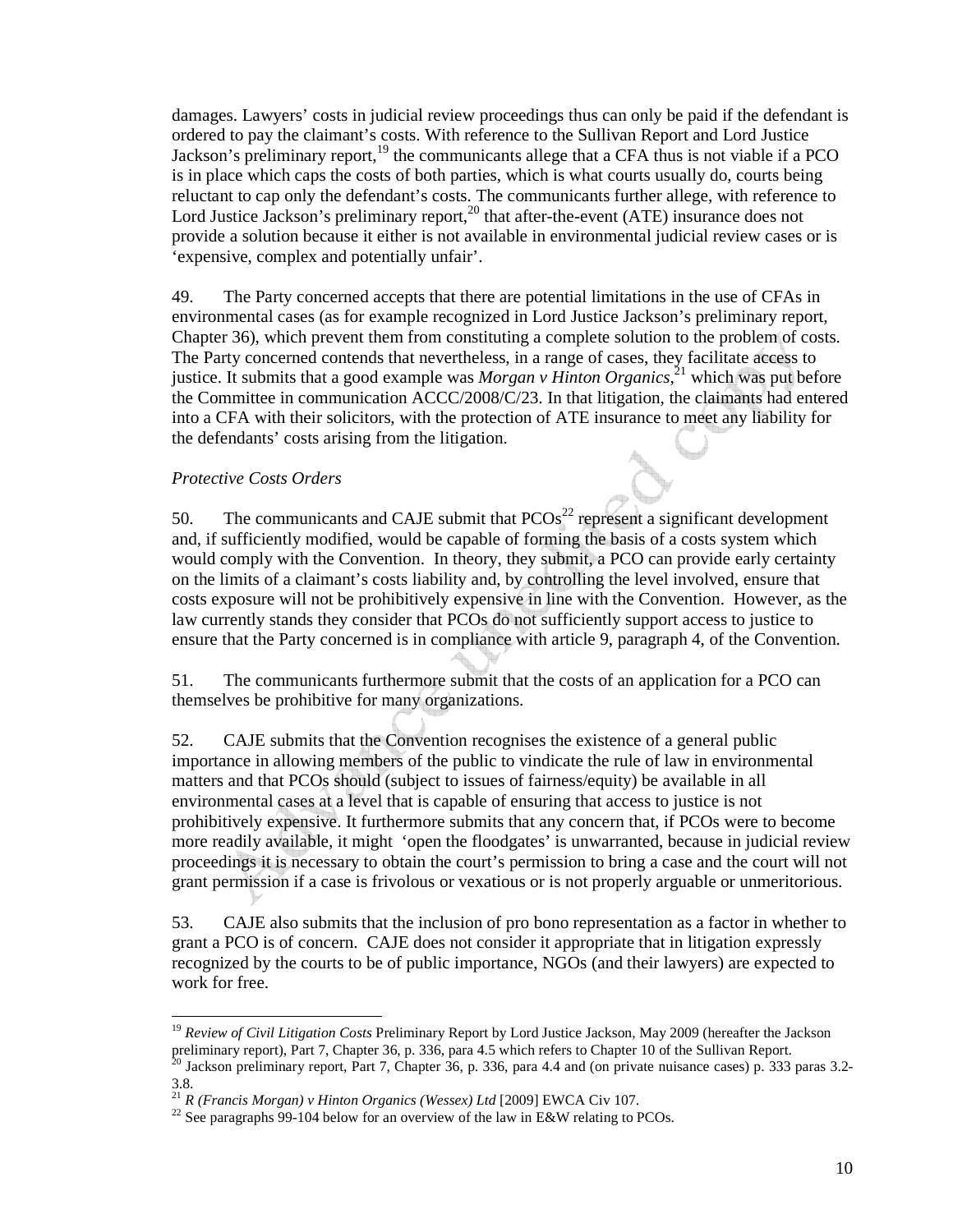54. CAJE also submits that in the rare cases in which a PCO is granted, the level of costs imposed on the claimant is too high. For example, in *R (on the application of the British Union*  for the Abolition of Vivisection) v Secretary of State for the Home Office,<sup>23</sup> the Court capped the claimant's liability at  $\text{\pounds}40,000$  (as opposed to the  $\text{\pounds}20,000$  it had asked for) on the basis of the financial resources of the parties and the likely costs involved in the case. CAJE also refers to the costs cap of £20,000 in *Buglife*, referred to above at paragraph 43, which represented nearly 5% of the charity's income for the previous year.

55. In addition, CAJE submits that the courts' decisions to impose cross-caps on defendants' costs liability make litigation even more difficult for NGOs, particularly when their solicitors are working on a CFA (see paragraph 48 above).

56. CAJE submits that the rules concerning individual liability mean that community groups are often obliged to incorporate themselves (i.e. become a limited company) in order to limit the personal liability of their members for legal costs, a process that involves additional time, bureaucracy and expense.

57. CAJE notes that even with the relaxation of the *Corner House*<sup>24</sup> criteria, they remain those that must be satisfied before the court *may* grant a PCO. They do not determine whether a court *should* make such an order. The latter remains a discretionary matter for the judge.

58. The Party concerned points to the relatively recent development of PCOs and to the evolution of practice regarding PCOs, since *Corner House*. With reference to decisions in  $R(Compton)$  v. Wiltshire Primary care Trust<sup>25</sup> and *Buglife*<sup>26</sup>, the Party concerned submits that the *Corner House* criteria are applied in a flexible manner; that 'exceptionality' is a criterion that need not be met before granting a PCO; that a narrow public interest is sufficient to grant a PCO; that reciprocal cost caps do not need to be of the same amount; and that the requirement that there be no private interest is not strictly applied. It furthermore points out that the pro bono factor is merely a favourable indicator, not a requirement for obtaining a PCO.

59. The Party concerned submits that PCOs offer certainty from an early stage, and the level of the cap, and any cap on the claimants' entitlement to recovery, may be tailored appropriately so as to avoid any meritorious claim being stifled.

60. The Party concerned furthermore submits that although PCOs are subject to the public interest requirement, this requirement is apt to embrace environmental cases and that claimants in environmental cases have increasingly availed themselves of PCOs.

# *Judicial discretion*

 $\ddot{\phantom{a}}$ 

61. The communicants and CAJE submit that by relying on judicial discretion to determine cost issues, the Party concerned fails to comply with its obligation to ensure that access to justice is not prohibitively expensive for claimants in accordance with article 9, paragraph 4, of the

<sup>23</sup>*R (on the application of the British Union for the Abolition of Vivisection) v Secretary of State for the Home Office* [2005] EWHC 530 (Admin).

<sup>24</sup> *R (Corner House Research) v. Secretary of State for Trade and Industry* [2005] 1 WLR 2600.

<sup>25</sup> *R(Compton) v. Wiltshire Primary care Trust* [2008] EWCA Civ 749.

<sup>26</sup> *R (on the application of Buglife – the Invertebrate Conservation Trust) v Thurrock Thames Gateway Development Corporation & Rosemound Developments Ltd* [2008] EWCA Civ 1209.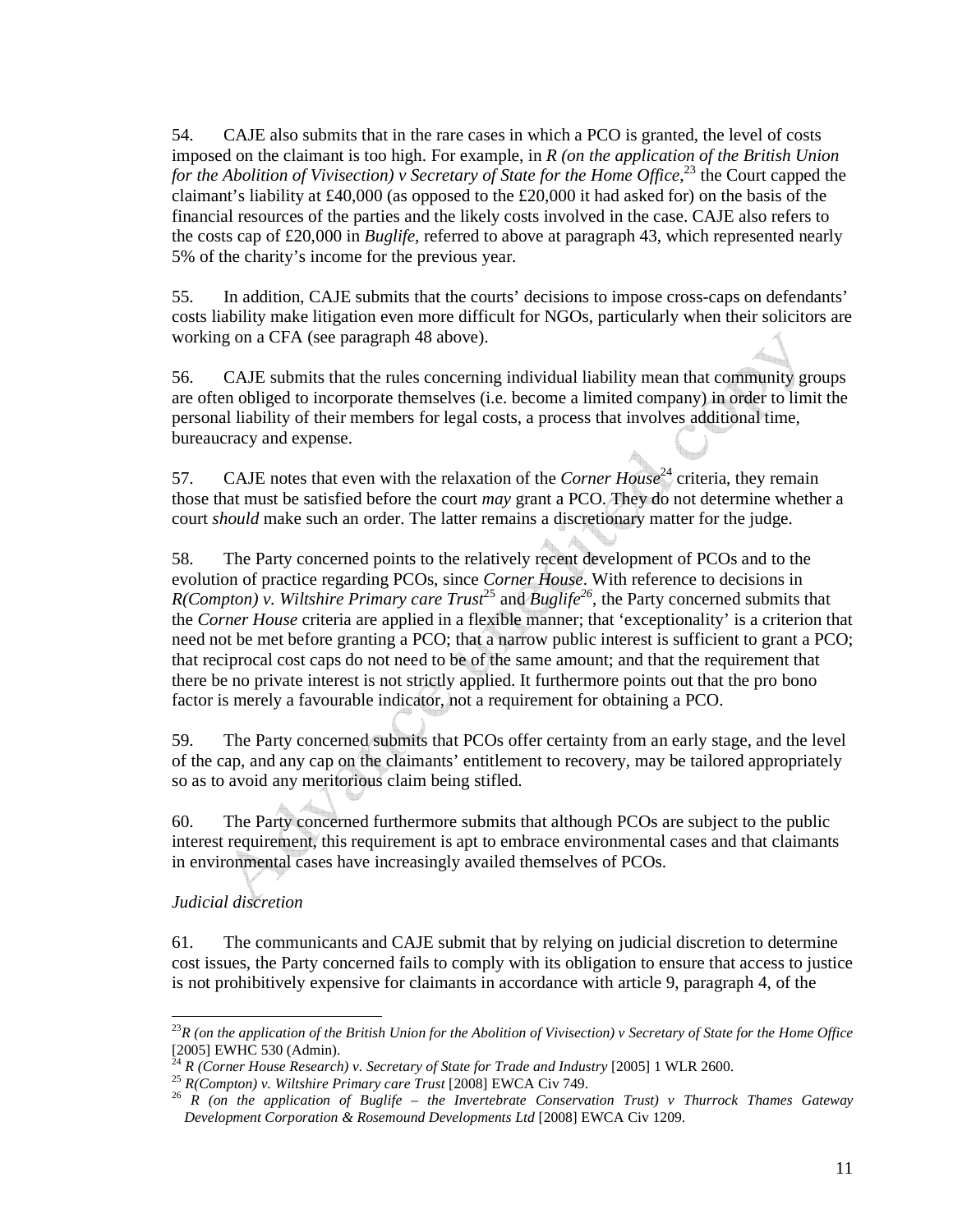Convention. CAJE submits that no matter how widespread a discretionary practice may be, there is always risk and lack of certainty unless there are binding rules to ensure that claimants' costs in environmental cases are not prohibitively expensive.

62. The communicants and CAJE contend that the ruling by the Court of Appeal in *Morgan v. Hinton Organics*, <sup>27</sup> illustrates that courts enjoy considerable discretion in the application of the Convention. In *Morgan*, the Court of Appeal held that the principles of the Convention are "at most" a factor which it "may" (not must) take into account, "along with a number of other factors, such as fairness to the defendant". In the view of the communicants and CAJE, the critical point is that there is no rule of court or practice in the law of E&W which says the courts must ensure compliance with the Convention, it at best being one of many factors that must be taken into account, a position reiterated in *Wiltshire v. Swindon Borough Council*. <sup>28</sup> CAJE also refers to the decision of the Court of Appeal in *Littlewood v Bassetlaw District Council*. <sup>29</sup> In that case, the Court of Appeal, when considering expenses, looked at the defendant's position, including the expense it had been put to. CAJE submits that this is not what the Convention means. What these cases illustrate, according to the communicants and CAJE, is that while it is evident that the Convention is a matter which may be taken into account, it is one of a number of factors, and is not mandatory. CAJE contends that such discretion is insufficient to ensure compliance with the Convention.

63. CAJE accepts the Party concerned's submission that there needs to be some discretion when dealing with costs in litigation. It accepts that there may, for example, need to be some discretion in evaluating what in a particular case would be prohibitive expense. It submits however that absolute and total discretion, as recognised by the House of Lords in *Bolton*<sup>30</sup> ("the fundamental rule is that there are no rules") is not acceptable.

64. CAJE contends that the Party concerned (and indeed the Court of Appeal in *Morgan* and *Littlewood*) suggests that "prohibitive expense" somehow includes a notion of fairness to the defendant. CAJE contends that this is a misreading of article 9, paragraph 4, of the Convention and submits that the word "fairness" in article 9, paragraph 4, of the Convention refers to prohibitive expense to the claimant.

65. In this regard, CAJE refers to the July 2009 decision by the European Court of Justice (ECJ) in *EC v Ireland*<sup>31</sup> holding that, in the absence of a binding legal provision requiring procedures not to be prohibitively expensive, discretionary practice on the part of the courts does not adequately implement the equivalent provision to article 9, paragraph 4, of the Convention contained in the Directive  $2003/35/EC$  on Access to Justice.<sup>32</sup>

 $\overline{a}$ <sup>27</sup> *R (Francis Morgan) v Hinton Organics (Wessex) Ltd* [2009] EWCA Civ 107.

<sup>28</sup> *R (on the Application of Wiltshire Branch of the Campaign to Protect Rural England, Geoff Yates) v Swindon Borough Council* [2009] EWHC 1586.

<sup>29</sup> *R (on the Application of Littlewood) v Bassetlaw District Council* [2008] EWHC 1812 (Admin).

<sup>30</sup> *Bolton MDC v Secretary of State for the Environment* [1995] 1 WLR 1176, 1178.

<sup>31</sup> *Commission of the European Communities v Ireland* (Case C-427/07), Judgment of the Court (Second Chamber) of 16 July 2009, para 94.

<sup>&</sup>lt;sup>32</sup> CAJE informed the Committee that in 2005, it had submitted a complaint to the European Commission regarding the United Kingdom's compliance with the Environmental Impact Assessment (EIA) Directive and the Integrated Pollution Prevention and Control (IPPC) Directive (which apply the "not prohibitively expensive" requirement in Article 9(4) of the Convention to legal review procedures in respect of Environmental Impact Assessment and Integrated Pollution Prevention and Control (IPPC)). On 18 March 2010, the European Commission issued the United Kingdom a Reasoned Opinion in respect of CAJE's complaint.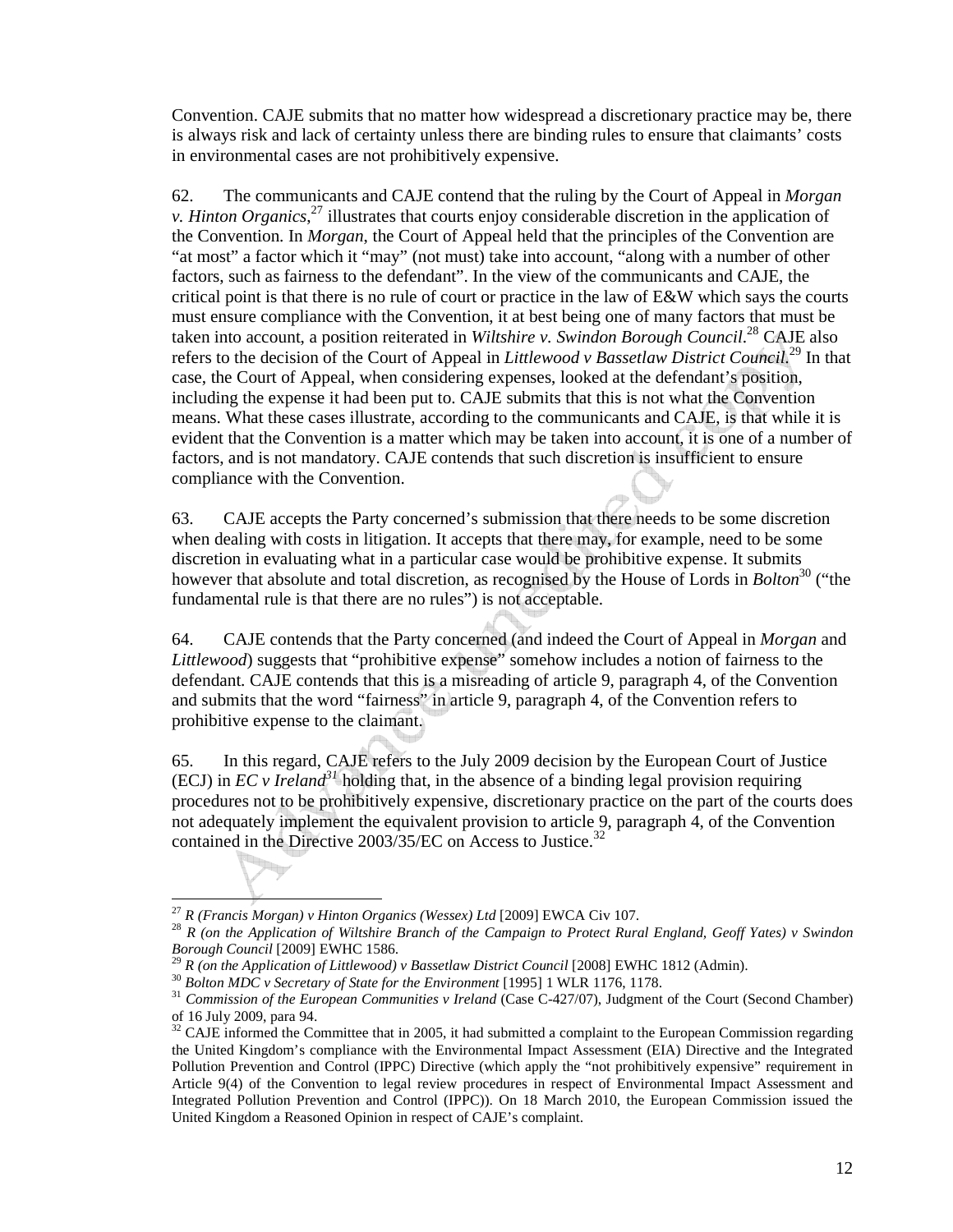66. The Party concerned contends that the discretion the judiciary has in determining costs issues is a further factor in ensuring that costs are not prohibitively expensive in accordance with article 9, paragraph 4, of the Convention. The Party concerned also contends that as a matter of law, the courts are required to take into account the obligations under the Convention in exercising their discretion as to costs.

67. The Party concerned distinguishes reliance on judicial discretion in the United Kingdom from the judicial discretion at stake in the judgment of the ECJ in *EC v Ireland.<sup>33</sup>* It submits that the test applied by the ECJ for the adequacy of transposition of a Directive is not that which the Committee should apply in assessing a Party's compliance with the Convention. The Party concerned furthermore points out that "[i]t would be wholly inappropriate, and beyond the jurisdiction of this Committee, to seek to decide or to give an opinion on questions of EU law – including specifically, the question whether as a matter of EU law the Convention has become directly effective in UK law. In any event, even to the extent that the Convention has become part of EU law, EU law cannot affect the approach that Committee should take in its consideration of compliance of an international treaty (many of whose signatories are of course not even members of the EU)."

68. In its submissions dated 28 July 2009, the Party concerned submitted that the communicants had not brought before the Committee any recent environmental cases in which a PCO has been refused, in breach of article 9, paragraph 4, involving a claimant who was not otherwise eligible for legal aid or a conditional fee agreement. Subsequently, by letter of 20 May 2010, CAJE informed the Committee of recent developments in *R(Edwards and Pallikaropoulos) v Environment Agency* whereby Mrs. Pallikaropoulos, who had sought a PCO in respect of her appeal to the House of Lords but had been refused, was currently seeking to challenge  $\pounds 88,000$  costs claimed by the Environment Agency and other respondents.<sup>34</sup>

# *Cross-undertakings for damages regarding interim injunctions*

69. The communicants contend that courts in E&W generally require claimants, seeking an interim injunction to protect the relevant environmental interest pending the substantive trial, to provide a 'cross-undertaking' in damages before an injunction will be granted. The communicants and CAJE submit that the potential requirement to give a cross-undertaking for damages means that injunctive relief may not be available without risking prohibitive expense to claimants as required under article 9, paragraph 4, of the Convention.

70. The Party concerned submits that the manner in which its courts approach the granting of interim relief does not give rise to non-compliance with article 9, paragraph 4, of the Convention. It submits that there are very good reasons why, in general, a cross-undertaking in damages is required. It points to the fact that granting interim relief can have severely adverse consequences for individuals and other private parties who have the benefit of the measure under challenge. Moreover, it points out that there is no set rule requiring a cross-undertaking and that its courts have wide discretion to adopt the course which seems most likely to minimise the risk of an unjust result. The courts have jurisdiction to, and do, grant interim relief despite the absence of a cross-undertaking in damages, having regard to the public importance of the issues raised.

<sup>33</sup> *Commission of the European Communities v Ireland* (Case C-427/07), para. 94.

<sup>&</sup>lt;sup>34</sup> See footnote 16 above.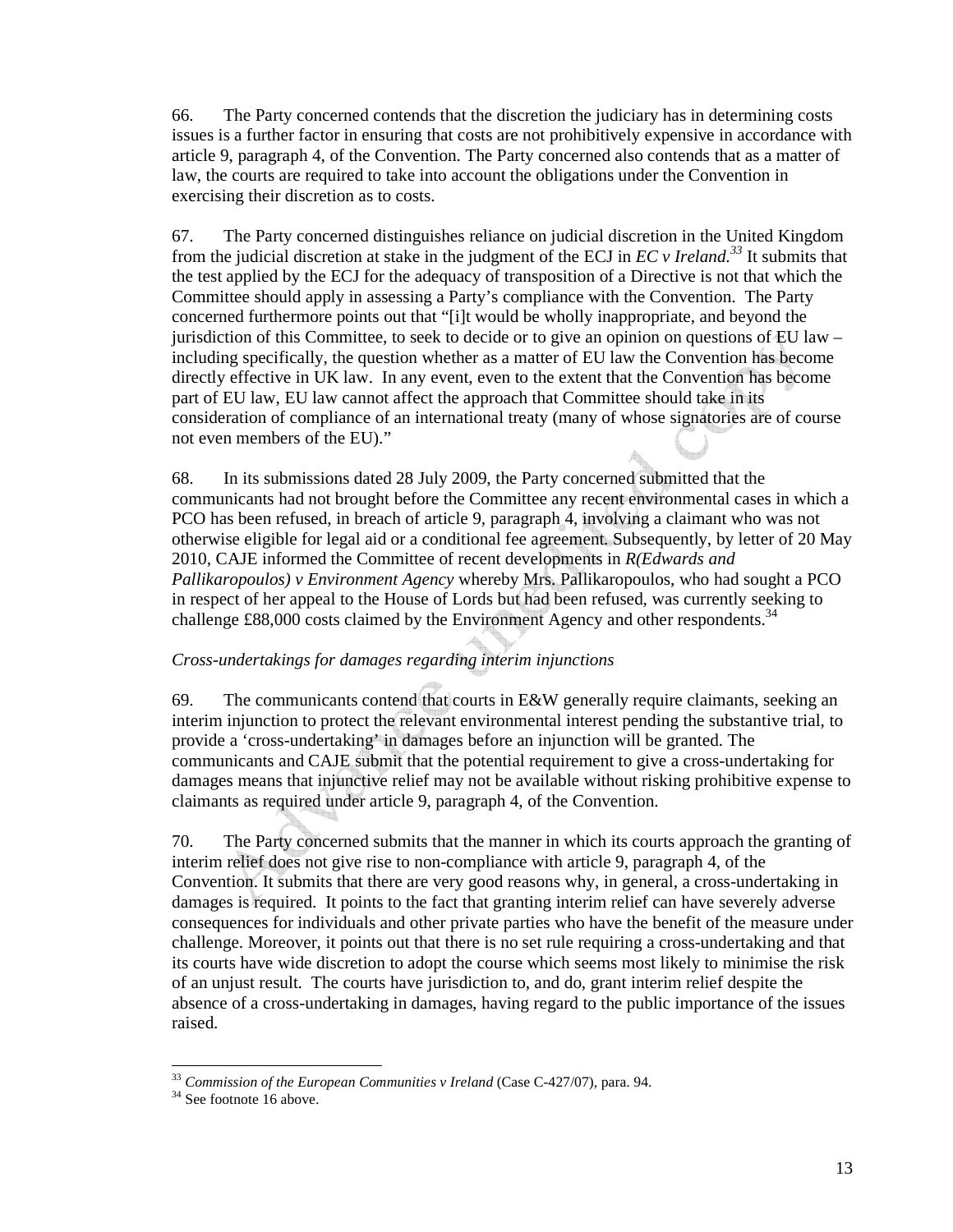71. The Party concerned also submits that in the typical case of a challenge to a planning permission, the mere bringing of proceedings (even without seeking interim relief) in the majority of cases acts as a stay on the proposed development. This is because if the developer builds in the face of a challenge to his permit, he does so at his own risk of having to later remove it.

# **3. Challenging acts of private individuals that breach environmental law - article 9, paragraph 3**

72. The communicants claim that the Party concerned fails to provide sufficient access for members of the public to administrative or judicial procedures to challenge acts and omissions by private persons which contravene provisions of national law relating to the environment as required by article 9, paragraph 3, of the Convention.

73. The communicants note that it is possible under the law of the Party concerned to bring a private criminal prosecution. They submit, however, that there are limitations on the use and the usefulness of this right. First, not all breaches of environmental laws amount to a criminal offence. Second, the state prosecutor can take over the private prosecution and then subsequently decide to drop the case. Third, in some cases consent to proceed with a criminal prosecution must be obtained. Fourth, for a private person or organisation to prepare a criminal prosecution is not easy, amongst other reasons, because private individuals and organisations lack the powers to gather evidence which public prosecutors and state authorities do have. Finally, the burden of proof in criminal prosecutions is high (proof beyond reasonable doubt, rather than on the balance of probability). As a result of these factors, the communicants submit, private criminal prosecutions are not very common.

74. The communicants point out that in many cases a breach of an environmental law is not a criminal offence; rather it leads to further administrative processes, such as enforcement notices. Failure to comply with such notices may eventually lead to a criminal offence being committed, but if the relevant authority does not issue such notices, there is generally no mechanism by which a member of the public can bring any kind of action directly against the 'perpetrator' of the breach.

75. The communicants refer to *The Handbook on Access to Justice under the Aarhus Convention* which states that article 9, paragraph 3:

"does not state that members of the public can file lawsuits if permitted by national law. Instead, it grants the right to sue or complain and then permits parties to lay down "criteria" if they wish to do so. If specific criteria are not laid down in national law, the logical interpretation would be that members of the public should be deemed to have the right to go to court or to an administrative body."<sup>35</sup>

The communicants submit, given that no specific "criteria" have been laid down by the Party concerned, according to *The Handbook on Access to Justice under the Aarhus Convention*, the public should be deemed to have a right to go to court or to an administrative body.

76. The communicants, with reference to the *Aarhus Convention Implementation Guide<sup>36</sup>* and the *Simplified Guide to the Aarhus Convention,*<sup>37</sup> note that the rights of action against private

<sup>&</sup>lt;sup>35</sup> The Handbook on Access to Justice under the Aarhus Convention, edited by Stephen Stec, March 2003.

<sup>36</sup> The Aarhus Convention: An Implementation Guide, 2000.

<sup>&</sup>lt;sup>37</sup> "Your Right to a Healthy Environment: a Simplified Guide to the Aarhus Convention on Access to Information, Public Participation in Decision-making and Access to Justice in Environmental Matters": A joint publication of the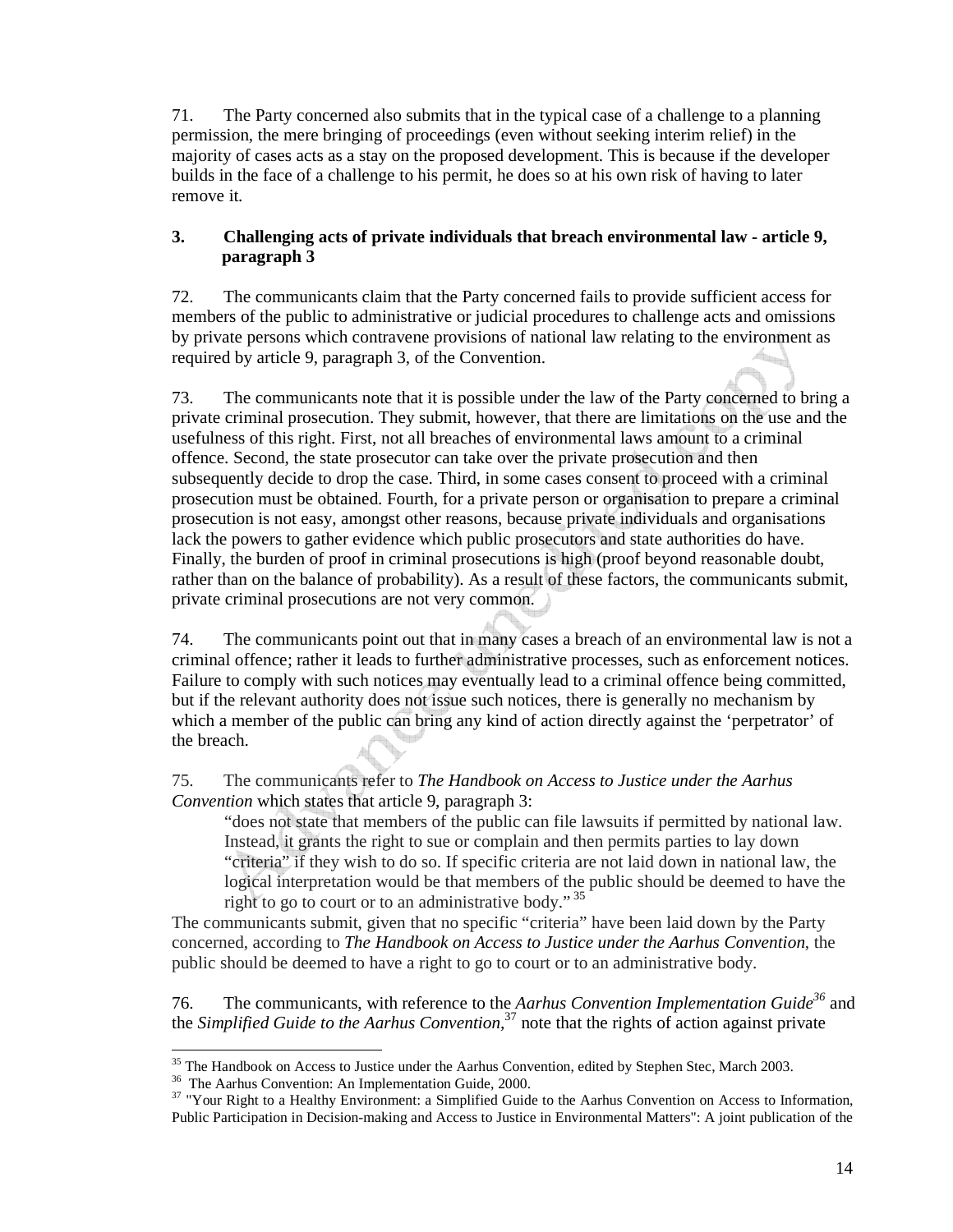individuals under article 9, paragraph 3, of the Convention may be administrative or judicial procedures, i.e. they do not necessarily have to be a court process and can be in the form of direct or indirect enforcement. However, "for indirect enforcement to satisfy this provision of the Convention, it must provide for clear administrative or judicial procedures in which the particular member of the public has official status. Otherwise it could not be said that the member of the public has access to such procedures."<sup>38</sup>

77. The communicants submit that in other European Union (EU) Member States it is quite common to allow the acts and omissions of private persons to be challenged. For example, in France, registered environmental organisations may act as plaintiffs in criminal proceedings and also bring civil claims against private persons where environmental laws have been violated, on the condition that the action brought is to protect collective interests which are protected in the organisation's statutory objectives.<sup>39</sup> The communicants submit that the Party concerned should follow this approach and that this could be done by amending the law on judicial review or by extending the new Regulatory Enforcement and Sanctions Act 2008 to include NGO rights of enforcement in public interest cases.

78. The Party concerned submits that article 9, paragraph 3, of the Convention does not require Parties to provide individuals with an unqualified right to bring a claim against a private person for breach of environmental law, but rather recognises that national law may provide for criteria which need to be satisfied for such claims to be brought. The *Aarhus Convention Implementation Guide* also recognises that whilst standing should be provided for certain members of the public to enforce environmental law, such enforcement can be "direct or indirect".

79. The Party concerned points to the availability of various administrative and judicial procedures. These include reporting potential breaches of environmental legislation to the appropriate authorities, submitting a complaint to the Parliamentary Commissioner for Administration (Parliamentary Ombudsman), criminal proceedings under section 82 of the Environmental Protection Act, pressing relevant authorities to initiate criminal proceedings under various environmental acts, bringing a claim in the civil courts for private or public nuisance, under the rule in *Rylands v Fletcher*,<sup>40</sup> for breach of specific statutory provisions or a claim for negligence.

# **4. Rules on timing in judicial review procedures - article 9, paragraph 4**

80. The communicants claim that the requirement in Civil Procedure Rule (CPR) 54.5 to file an application for judicial review "promptly and in any event no later than three months" does not meet the obligation under article 9, paragraph 4, of the Convention to ensure that all access to justice procedures which fall within the Convention are fair, equitable and timely and to provide adequate and effective remedies.

81. The communicants claim that the current time limits set by the CPRs in E&W are overly restrictive. Firstly, three months is a very short time within which to apply for judicial review (compared, for example, with one year in human rights cases). Secondly, the rules are unfair in

United Nations Economic Commission for Europe (UNECE) and the United Nations Environment Programme  $\frac{1}{38}$  CONEP), July 2006.

The Aarhus Convention: An Implementation Guide, 2000, at p.130.

<sup>39</sup> Case of the Court Cass., SCI Les Chênes, 26 September 2007.

<sup>40</sup> *Rylands v Fletcher* (1865-1866) L.R. 1 Ex. 265.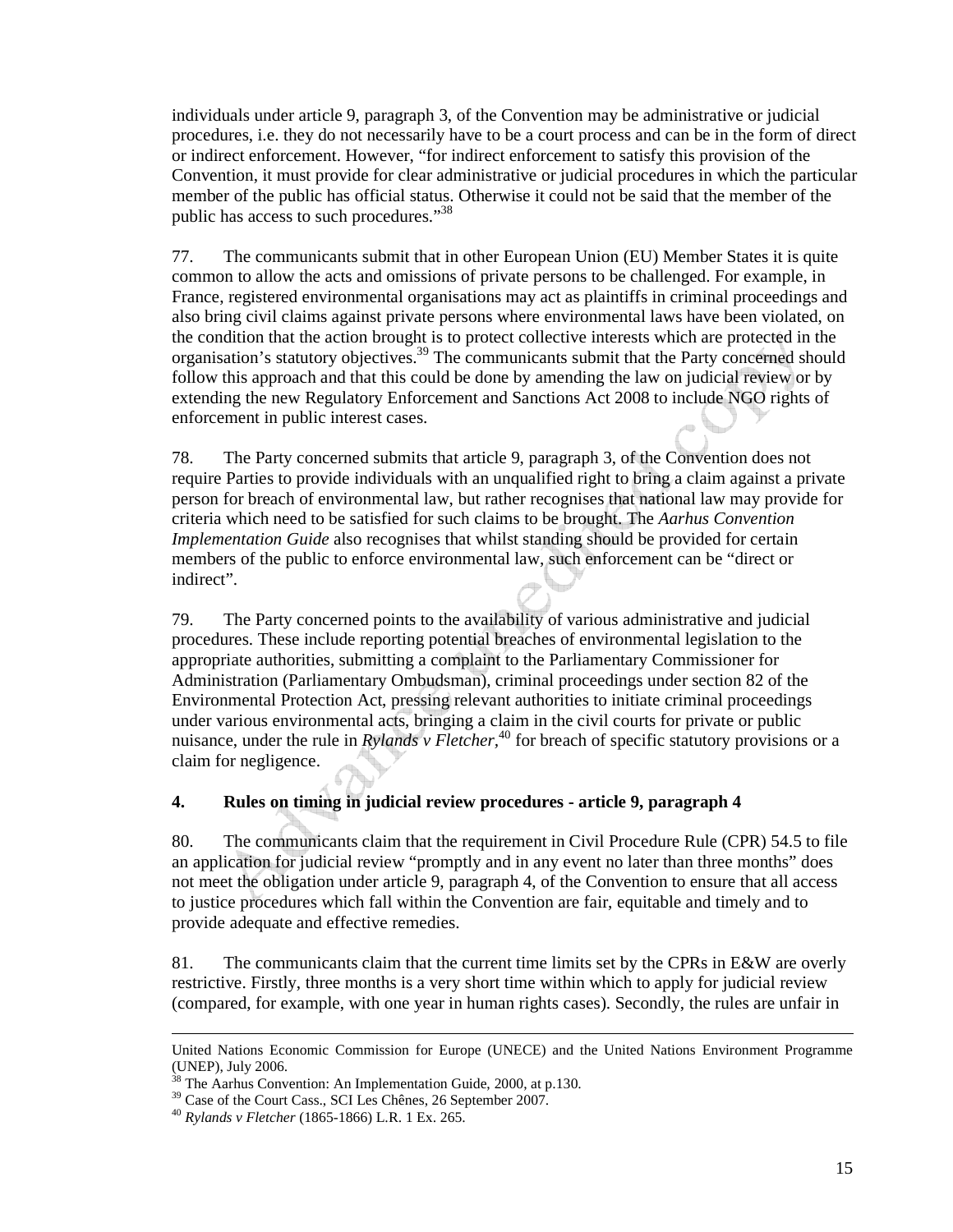imposing an almost arbitrary requirement for "promptness", which could mean almost anything, and which a claimant has no way of actually knowing and planning for before he/she makes the application, by which time it could be too late. Thirdly, the time limit starts running from the time of the act or decision that the complaint is made against, not from the time of the subjective knowledge of the complainant of that act or decision.

82. The communicants submit that CPR 54.5 should be changed to allow for longer, fairer and more equitable time limits by introducing a right to bring an action for judicial review by the end of a longer, clearly specified time period during which the potential claimant should reasonably have found out about the act or omission giving rise to the action. The communicants suggest that the timing rules of the Human Rights Act 1998 could be followed, and a general time limit of one year for bringing environmental review actions could be introduced, with a shorter time limit of, say, six months for matters which are predominantly of a planning nature and require to be dealt with more quickly in the public interest. However, as in the Human Rights Act 1998, in both cases there should be judicial discretion to extend the time limit if that is equitable having regard to all the circumstances. Time limits for judicial review claims should allow for claimants to first follow rules on the exhaustion of all other remedies or to comply with necessary pre-action protocols. The communicants furthermore submit that if an Aarhus Act was introduced, then that act could codify the timing rules in the same way as it would codify extended grounds for judicial review and different costs rules.

83. The communicants submit that the Port of Tyne case illustrates that the time limits applicable in the law of E&W are unfair. It is now too late to bring an action for judicial review in that case even though the communicants were in constant contact with the relevant authorities with regard to the licence issued in 2004, the deposit of dredged material and capping layers placed in 2005 and the sand and silt deposited in 2006, but for practical and evidential reasons were unable to bring a claim within the time limits stipulated for judicial review actions.

84. The Party concerned does not accept that the requirement for bringing a judicial review claim "promptly" causes uncertainty or unfairness for a claimant. It submits that the rule is well understood in practice and points to the public interest, which requires speed and certainty regarding the outcome of judicial review applications, particularly where third parties may be affected. It submits that the timing rules strike a reasonable balance between administrative expediency and fairness to litigants. It furthermore points out that the rules on timing are not applied inflexibly - time limits may be extended if there is good reason for the delay. The Party concerned notes that CPR 54.5(1) was considered by the European Court of Human Rights (ECtHR) in *Lam v. United Kingdom* and the United Kingdom was not held to be in breach of article 6 of the European Convention on Human Rights and Fundamental Freedoms.<sup>41</sup>

85. The Party concerned submits that the Port of Tyne situation does not provide any indication that the rules on timing are unfair. It also submits that if there is ongoing illegality on the part of a public body, such illegality would be subject to judicial review. Moreover, it submits that it is not inherently unfair not to allow a challenge now to a decision taken in 2004.

# **III. NATIONAL LEGAL FRAMEWORK**

 $\overline{a}$ <sup>41</sup> *Chung Tak Lam v. United Kingdom,* Application No. 41671/98, Decision of Fourth Chamber, 5 July 2001.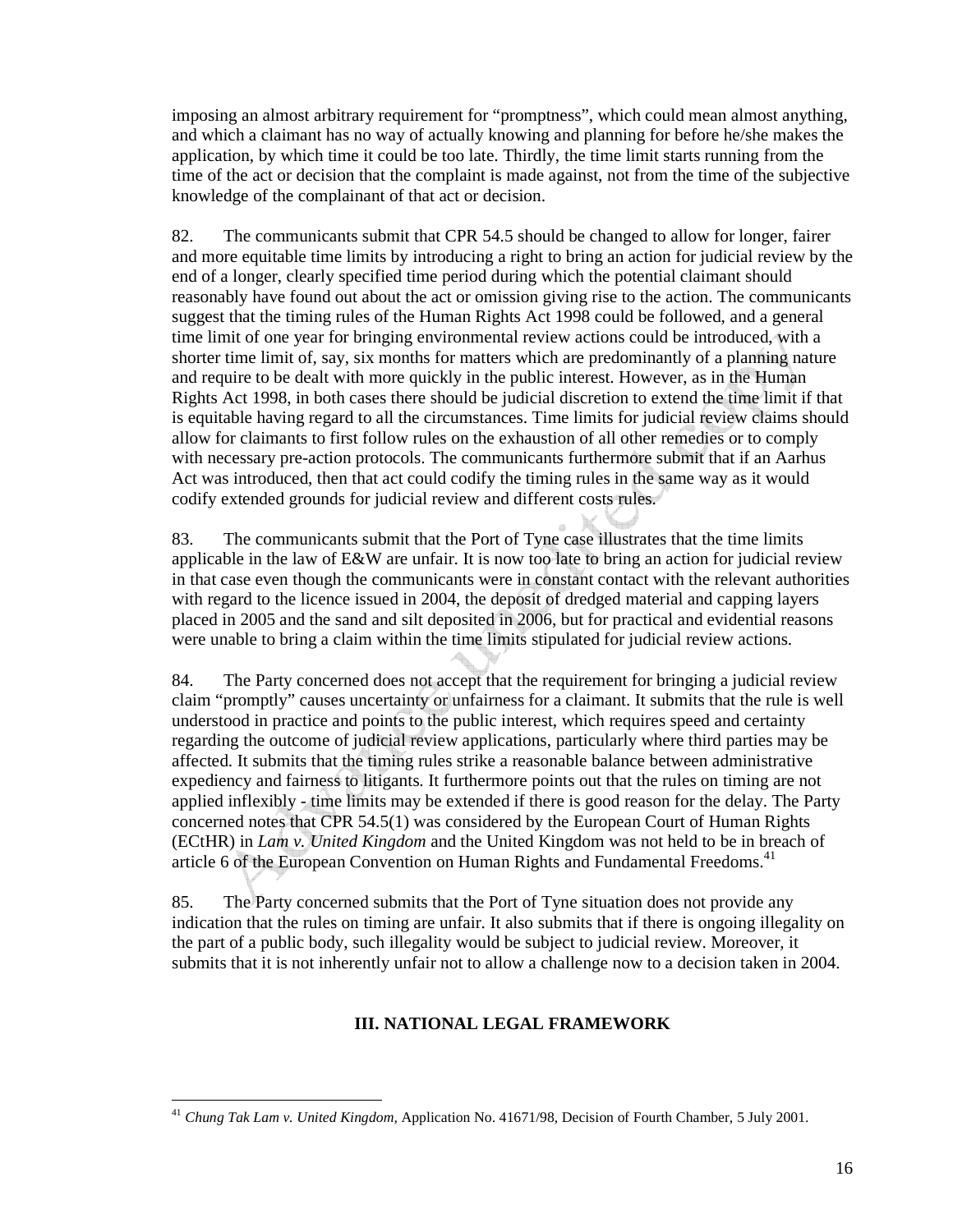### **1. Review of substantive legality in judicial review proceedings - article 9, paragraphs 2 and 3**

86. In E&W, the standard of review applicable in judicial review procedures is largely governed by common law. Three grounds are generally recognized as providing the standards for judicial review: illegality, irrationality (*Wednesbury* test<sup>42</sup>) and procedural impropriety.<sup>43</sup> These grounds are neither exhaustive not mutually exclusive.<sup>44</sup>

87. What requires consideration in the present communication is if and to what extent the courts will consider substantive legality, 'material errors of fact' having been recognized as a ground for judicial review by the courts of  $E\&W.<sup>45</sup>$ 

88. The *'Judicial Review Handbook'*<sup>46</sup> specifies a number of grounds for review falling under the two "substantive" heads of illegality and irrationality, including for error of law, $^{47}$  for regard to irrelevant considerations and failure to have regard to relevant considerations,<sup>48</sup> for jurisdictional error $49$  and so on.

89. In respect of substantive legality, the so-called *Wednesbury* test and subsequent developments regarding that test are relevant. The *Wednesbury* test entails that the courts examine whether public authorities "have taken into account matters which they ought not to have taken into account or conversely have refused [...] or neglected to take into account matters which they ought to have taken into account" while thereafter "it may still be possible to say that [...] they have nevertheless come to a conclusion so unreasonable that no reasonable authority could ever have come to it. In such a case I think the court can interfere."<sup>50</sup>

90. The *Wednesbury* test has been criticized, including by the House of Lords, the UK's then highest court,<sup>51</sup> for providing too limited a standard of review in judicial review cases.<sup>52</sup> It was also criticized by the European Court of Human Rights in *Smith and Grady v. the United Kingdom*<sup>53</sup> because:

"the threshold at which the High Court and the Court of Appeal could find the Ministry of Defence policy irrational was placed so high that it effectively excluded any consideration by the domestic courts of the question of whether the interference with the applicants' rights answered a pressing social need or was proportionate to the national

 $\overline{a}$ <sup>42</sup> *Associated Provincial Picture Houses Limited v. Wednesbury Corporation* [1948] 1 K.B. 223.

<sup>43</sup> *Council of Civil Services Unions v. Minister for Civil Services* [1985] AC 374.

<sup>44</sup> *Wheeler v. Leicester City Council* [1985] AC 1054, 1078B-C.

<sup>45</sup> A leading case is *E v Home Secretary* [2004] QB 1044, in which the Court of Appeal at paragraph 66 held: "In our view, the time has now come to accept that a mistake of fact giving rise to unfairness is a separate head of challenge in an appeal on a point of law, at least in those statutory contexts where the parties share an interest in cooperating to achieve the correct result."

<sup>46</sup> Michael Fordham, 'Judicial Review Handbook' (5th edition, 2008).

<sup>47</sup> *R v Hull University Visitor, ex p Page* [1993] AC 682.

<sup>48</sup> *Secretary of State for Education and Science v Tameside Metropolitan Borough Council* [1977] AC 1014.

<sup>49</sup> *Anisminic Ltd v Foreign Compensation Commission* [1969] 2 AC 147.

<sup>50</sup> *Associated Provincial Picture Houses Limited v. Wednesbury Corporation* [1948] 1 K.B. 223.

<sup>&</sup>lt;sup>51</sup> Since 1 October 2009, the Supreme Court is the Party concerned's highest court.

 $52$  For example, Lord Cooke in  $\hat{R}$  v Secretary of State for the Home Department, ex parte Daly [2001] UKHL 26,

<sup>[2001] 2</sup> AC 532 held: "And I think that the day will come when it will be more widely recognised that

<sup>[</sup>Wednesbury] was an unfortunately retrogressive decision in English administrative law, insofar as it suggested that there are degrees of unreasonableness and that only a very extreme degree can bring an administrative decision within the legitimate scope of judicial invalidation." (paragraph 32)

<sup>53</sup> *Smith and Grady v United Kingdom* (1999) 29 EHRR 493, para. 138.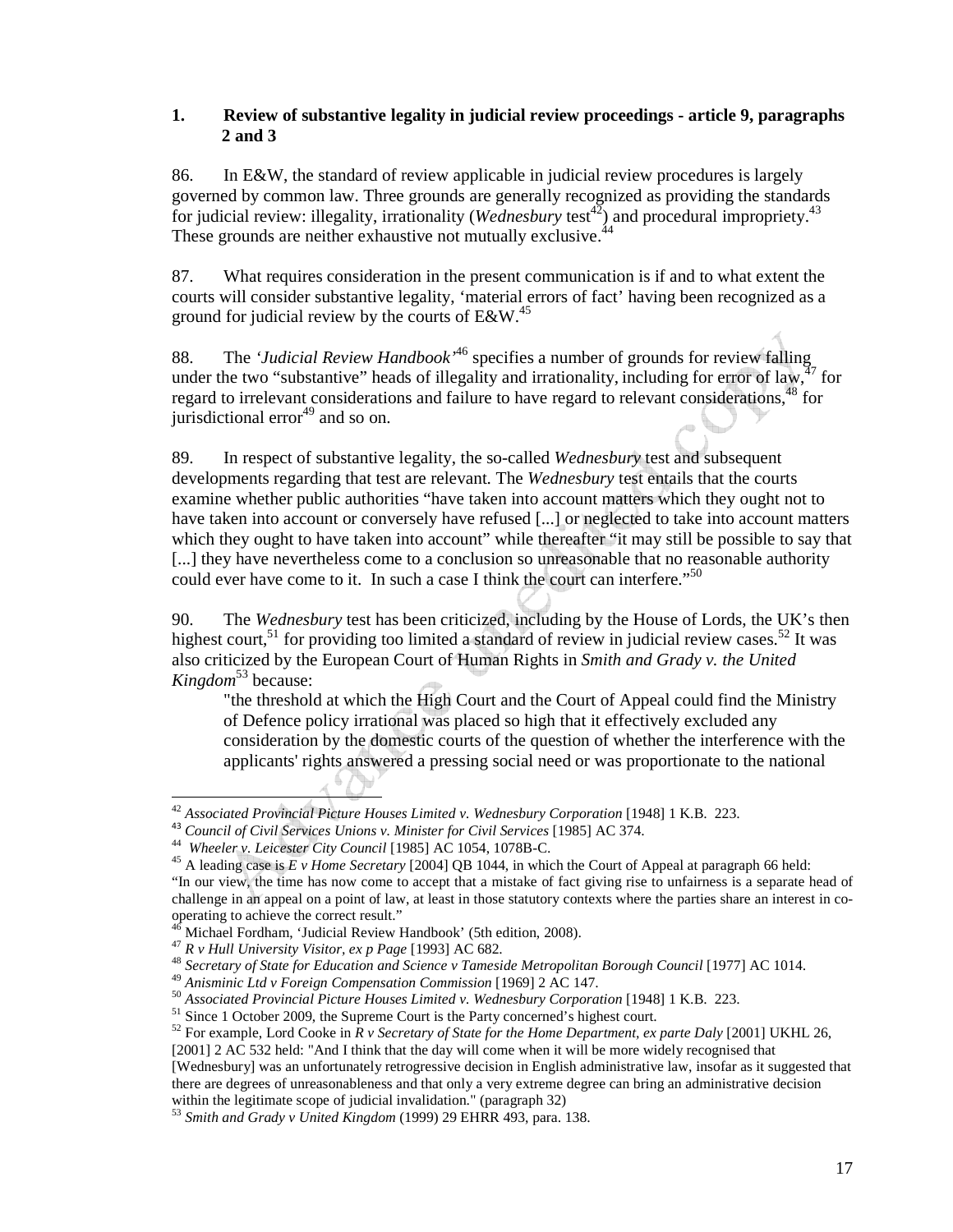security and public order aims pursued, principles which lie at the heart of the court's analysis of complaints under article 8 of the Convention."

91. Since the adoption of the Human Rights Act 1998, it has been suggested that, at least for cases involving fundamental human rights, the proportionality test might be the proper test to apply. This approach was advocated among others by Lord Steyn in *R v. Secretary of State for the Home Department, Ex Parte Daly*. 54

## **2. Costs – prohibitively expensive - article 9, paragraphs 4 and 5**

92. In E&W, the general rule applicable to the allocation of costs, including in judicial review proceedings, is the 'costs follow the event' rule. It entails that the losing party pays both its own costs as well as those of the successful party. Several measures, however, are in place to soften the effects of this rule. These include a system of legal aid, conditional fee arrangements, PCOs and judicial discretion. These four measures as well as cross-undertakings in damages will be addressed below.

#### *General rule "Costs follow the event"*

93. The general rule that "costs follow the event" is contained in Rule 44.3 of the Civil Procedure Rules (CPR), which states:

i.The court has discretion as to—

- (a) whether costs are payable by one party to another;
- (b) the amount of those costs; and
- (c) when they are to be paid.
- ii.If the court decides to make an order about costs—the general rule is that the unsuccessful party will be ordered to pay the costs of the successful party; but the court may make a different order.

# *Legal aid*

 $\overline{a}$ 

94. Part C.5 of the Legal Services Commission Funding Code Decision-making Guidance<sup>55</sup> provides guidance regarding the availability of legal aid for cases involving the public interest. Applicants in such cases must still satisfy the financial eligibility test, which examines an applicant's income and capital. Provided the financial eligibility test is met, the Funding Code Guidance advises that:

"Different types of case may exhibit a public interest in different ways. For the purpose of the Funding Code, an important distinction must be made between two separate forms of public interest case:

(a) there are certain **types of case** which by their nature always exhibit a degree of public interest. For example, this could be said of all applications for judicial review because it is in the general public interest for public authorities to act lawfully […];

<sup>54</sup> *R v Secretary of State for the Home Department, Ex Parte Daly* [2001] UKHL 26, para. 27.

<sup>55</sup> Legal Services Commission Funding Code Decision-Making Guidance,

http://www.legalservices.gov.uk/docs/cls\_main/FundingCodeDecisionMakingGuidanceGeneralPrinciples(Sections1 -14)Sept07.pdf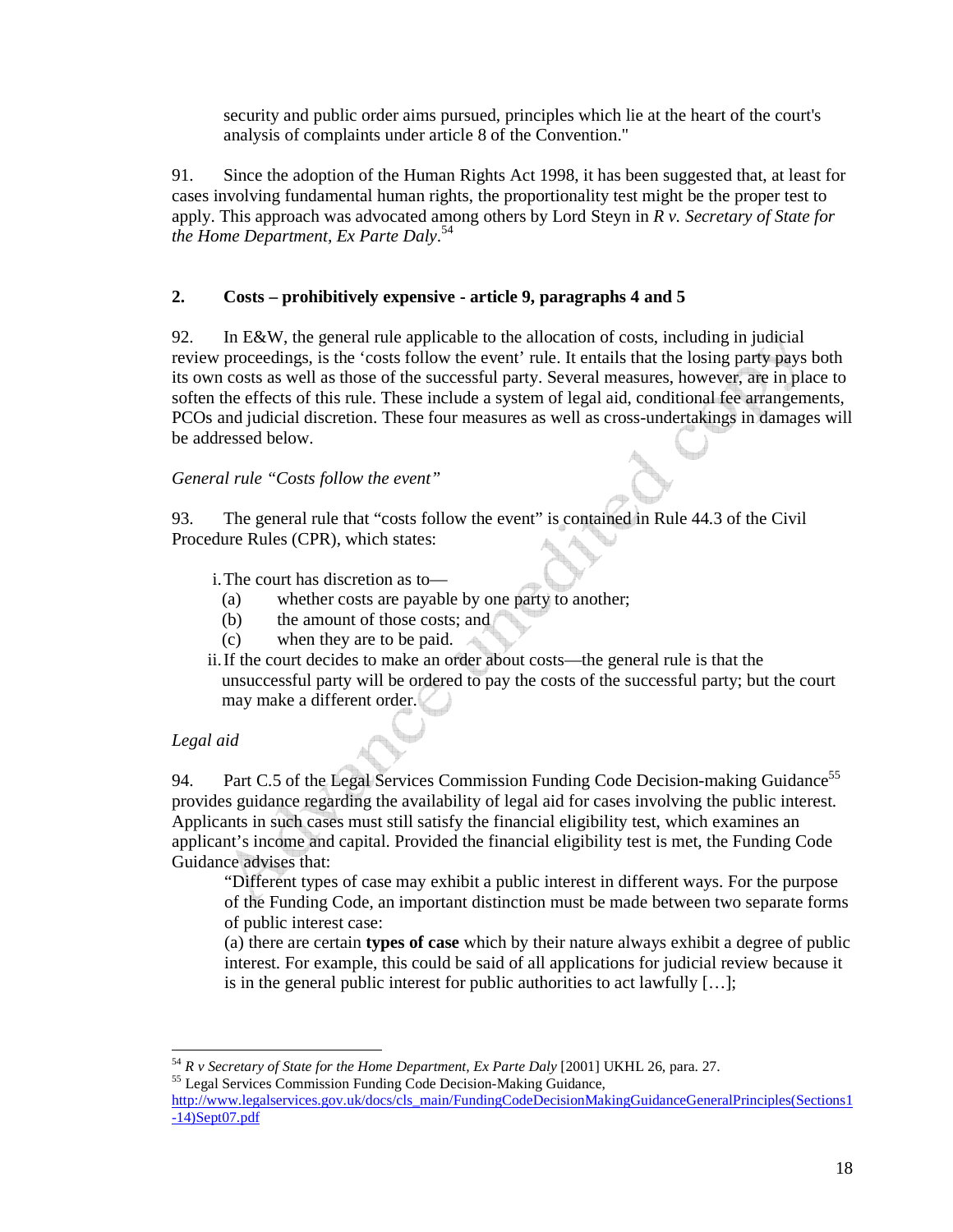(b) there are also **individual cases** which, on their own particular facts, can be said to bring benefits to a section of the public, i.e. persons other than the individual bringing the proceedings."<sup>56</sup>

95. In respect of judicial review cases, the Funding Code Guidance states that such cases are "treated as priority areas in the Code. Therefore, the Criteria for judicial review cases and claims against public authorities are less stringent in some respects than the Criteria in the General Funding Code."<sup>57</sup>

96. In respect of other types of public interest case, the Funding Code Guidance states that funding may be available for individuals who satisfy the financial eligibility test provided the case has a "significant wider public interest". A case with a significant wider public interest may be funded even if prospects of success are in the borderline merits category or if the individual case in question would not, by itself, be cost effective.<sup>58</sup> "Wider public interest" is defined as "the potential of the proceedings to produce real benefits for individuals other than the client (other than benefits to the public at large which normally flow from proceedings of the type in question)."<sup>59</sup> Public interest carries with it a sense that large numbers of people must be affected. The Funding Code Guidance states that as a general guideline, even where the benefits to others are substantial, it would be unusual to regard a case as having a significant wider public interest if fewer than 100 people would benefit from its outcome.<sup>60</sup>

97. The Public Interest Advisory Panel of Legal Services Commission, composed mainly of independent members with a strong interest in public interest litigation, interprets and applies the Funding Code Guidance and provides advice to the Legal Services Commission on which cases are eligible for judicial aid. $61$ 

#### *Conditional Fee Agreements*

98. Under the law of E&W, all legal proceedings (apart from family and criminal proceedings) can potentially be funded by a conditional fee agreement  $(CFA)$ .<sup>62</sup> CFAs take the form of an agreement between the solicitor and his or her client, under which the solicitor agrees to take the case on the basis that if the case is lost he/she will not charge or only charge a lower rate for the work carried out. However, if the case is successful, the solicitor can charge a success fee on top of his/her normal fee to compensate for the risk of losing the case and not being paid. The success fee can be added to the quantum of costs to be paid by the losing party, i.e. they are not deducted from any damages that may be awarded. It is open to a party to take out insurance against the possibility of being ordered to pay the other party's costs and the success fee.

*Protective Cost Orders* 

 $\overline{a}$ <sup>56</sup> Ibid, Part C.5.1.2.

<sup>57</sup> Ibid, Part C.5.1.3.

<sup>58</sup> Ibid, Part C.5.1.4.

<sup>59</sup> Ibid, Part C.5.2.1.

<sup>60</sup> Ibid, Part C.5.3.2.

<sup>61</sup> Milieu Ltd., *Measures on access to justice in environmental matters (Article 9(3)): Country report for United Kingdom*, April 2007, p. 17.

 $62$  Response to the communication by the Party concerned, 30 July 2009.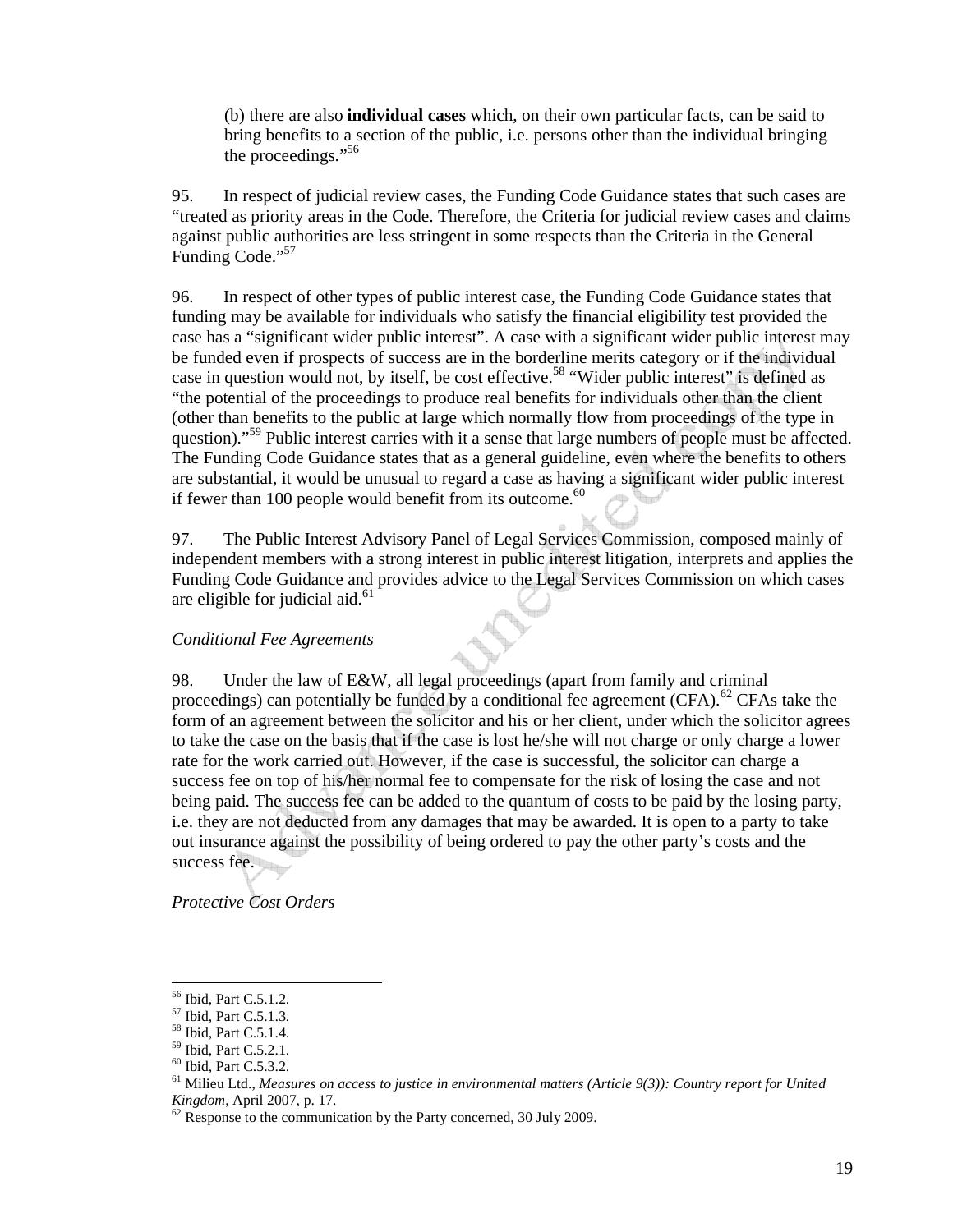99. A PCO is an order of the court by which the potential costs liability of one or more parties in the event that they 'lose' the case is fixed in advance of the hearing. Such costs can be fixed at any level and may be eliminated entirely  $-$  i.e. so there is no liability for costs at all. PCOs are judge-made law, created using the broad control over matters of costs that is conferred on the judges by section 51 of the Supreme Court Act 1981.<sup>63</sup>

100. The leading case on PCOs is *R (Corner House Research) v. Secretary of State for Trade*  and Industry.<sup>64</sup> In that case, the Court of Appeal set out the following principles for PCOs:<sup>65</sup>

- (a) A PCO may be made at any stage of the proceedings, on such conditions as the court thinks fit, provided that the court is satisfied that:
	- (i) the issues raised are of general public importance;
	- (ii) the public interest requires that those issues should be resolved;
	- (iii) the applicant has no private interest in the outcome of the case;
	- (iv) having regard to the financial resources of the applicant and the respondent(s) and to the amount of costs that are likely to be involved it is fair and just to make the order;
	- (v) if the order is not made the applicant will probably discontinue the proceedings and will be acting reasonably in so doing.
- (b) If those acting for the applicant are doing so pro bono, this will be likely to enhance the merits of the application for a PCO.
- (c) It is for the court, in its discretion, to decide whether it is fair and just to make the order in the light of the considerations set out above.

101. The Court in *Corner House* held that a PCO should only be granted in the most exceptional circumstances.<sup>66</sup> It also held that "[t]he purpose of the PCO will be to limit or extinguish the liability of the applicant if it loses, and as a balancing factor, the liability of the defendant for the applicant's costs if the defendant loses will thus be restricted to a reasonably modest amount. The applicant should expect the capping order to restrict it to solicitors' fees and a fee for a single advocate of junior counsel status that are no more than modest."<sup>67</sup>

102. The criteria set out in *Corner House* have been further defined in subsequent case law and commented on in relation to environmental cases. These developments include the finding that environmental cases do not require special treatment under the *Corner House* criteria, regardless of the Convention.<sup>68</sup>

103. The criteria, especially the criteria at paragraph 100 (a)(i)-(iii) above and the 'exceptional circumstances' criterion noted in paragraph 101, have been commented on by judges in both the case law<sup>69</sup> and in reports,<sup>70</sup> as being problematic, also in the light of the Convention. Moreover, both in the case law and the reports, judges have urged the Civil Procedure Rules Committee to codify the procedure, also in the light of the Convention.

 $\ddot{\phantom{a}}$ <sup>63</sup> As noted by the Court of Appeal in *R (Compton) v. Wiltshire Primary Care Trust,* [2008] EWCA Civ 749.

<sup>64</sup> *R (Corner House Research) v. Secretary of State for Trade and Industry* [2005] 1 WLR 2600.

<sup>65</sup> Ibid, para 74.

<sup>66</sup> Ibid, para 72.

<sup>67</sup> Ibid, para 76 (ii).

<sup>68</sup> *R (Compton) v. Wiltshire Primary Care Trust,* [2008] EWCA Civ 749, para 24.

<sup>69</sup> E.g. in *R (Compton) v. Wiltshire Primary Care Trust* para 43, *R (Francis Morgan) v Hinton Organics (Wessex) Ltd* [2009] EWCA Civ 107, paras 29 and 36, *R (Derek England*) *v LB Tower Hamlets and others* [2006] EWCA Civ 1742, para 14.

 $70$  E.g. the Sullivan report, the Jackson Report and the Report of the Working Group on Facilitating Public Interest Litigation chaired by Lord Justice Kay, "*Litigating the Public Interest"* July 2006 (hereafter the Kay Report).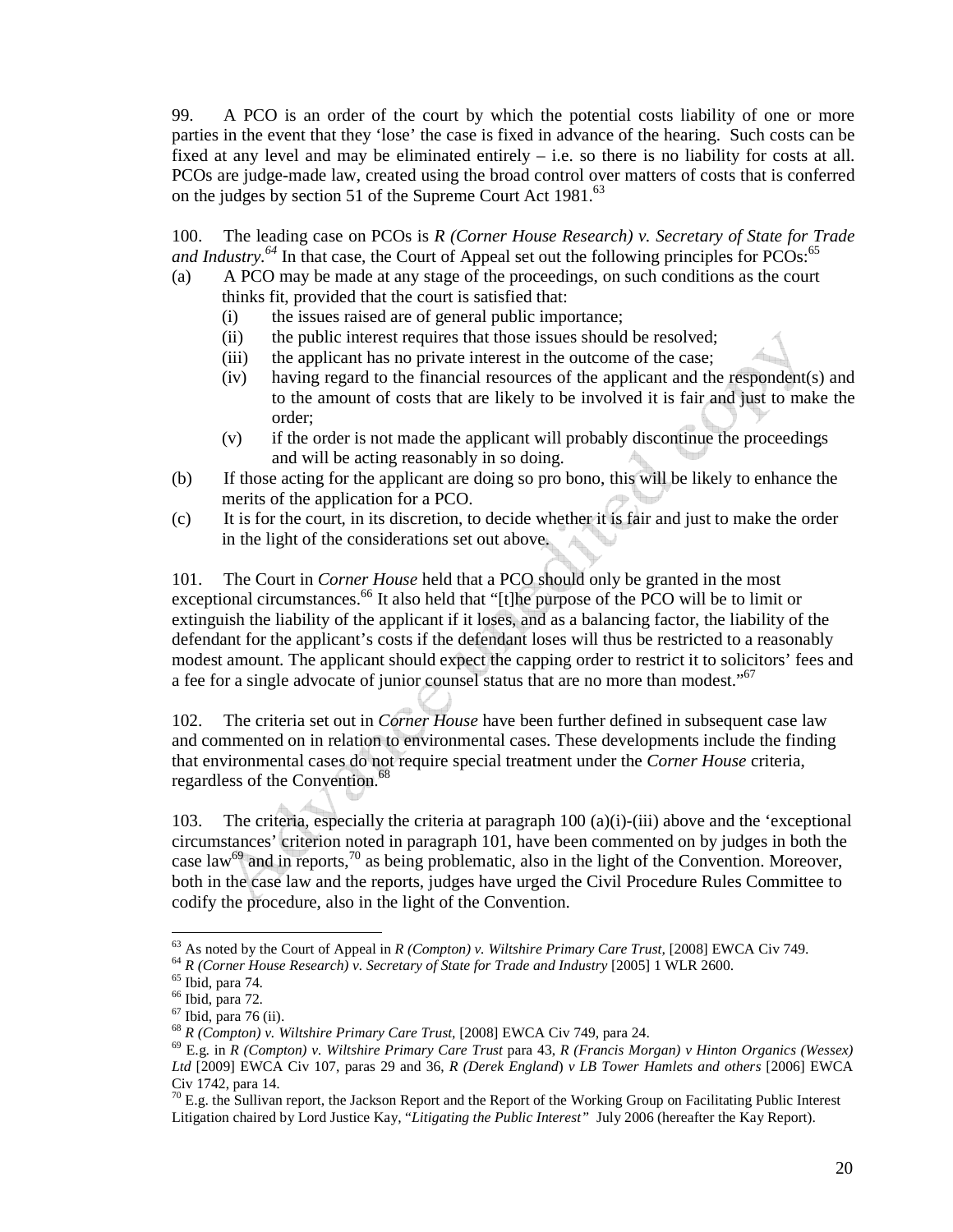104. The judiciary has advocated the adoption of a flexible approach to the *Corner House*  criteria in the meantime, $^{71}$  an approach that met with the approval of the Master of the Rolls in *Buglife*<sup>72</sup>and by the Court of Appeal in *Hinton Organics*. <sup>73</sup> This includes a flexible approach to the issuing of cross-caps. In *Buglife*, the Court of Appeal, referring to the Sullivan Report.<sup>74</sup> held:

"We would certainly accept that there can be no absolute rule limiting costs to those of junior counsel because one can imagine cases in which it would be unjust to do so. However, in *Corner House* this court laid down guidance which, subject to the facts of a particular case and unless and until there is a rule which has statutory force to the contrary, we must follow, albeit in a flexible way. That was the unanimous view of the court in *Compton*. It follows that, as the court put it in *Corner House*, the costs should in general be reasonably modest and the claimant should expect the costs to be capped as set out in [76 (ii) and (iii)] of the judgment in that case."<sup>75</sup>

The judiciary, however, has also referred to the limits of this flexible approach, indicating that "further development or refinement is a matter for legislation or the Rules Committee".<sup>76</sup>

105. The Sullivan Report also points to the possible chilling effect that the cost of seeking a PCO (in the order of £2,500-£7,500 plus VAT) may have on claimants given the risk that the PCO may be refused.<sup>77</sup> It questions whether such costs are compatible with the Convention.<sup>78</sup> The Sullivan Report moreover suggests that "a mechanism is required for claimants who could not face such a level of costs exposure to seek a preliminary PCO right at the beginning of the proceedings, limiting its costs exposure of applying for a PCO to an affordable figure (possibly zero). It would then have an opportunity to withdraw (if a PCO is refused) before it becomes exposed to costs."<sup>79</sup>

#### *Judicial Discretion*

 $\overline{a}$ 

106. In *Morgan v. Hinton Organics*, the Court of Appeal considered the role of judicial discretion in relation to costs, commenting on the judgment given by the Master of the Rolls in *Buglife*:

<sup>71</sup> E.g. *R (Compton) v. Wiltshire Primary Care Trust,* para 23, and *R (Derek England*) *v LB Tower Hamlets and others* [2006] EWCA Civ 1742, paras 14‐15*.*

 $72$  *R* (on the application of Buglife – the Invertebrate Conservation Trust) v Thurrock Thames Gateway *Development Corporation & Rosemound Developments Ltd* [2008] EWCA Civ 1209, para. 17. The Master of the Rolls is the presiding officer of the Civil Division of the Court of Appeal and the second most senior judge in England and Wales.

<sup>73</sup> *R v. (Francis Morgan) v Hinton Organics (Wessex) Ltd*, [2009] EWCA Civ 107.

<sup>&</sup>lt;sup>74</sup> Sullivan Report, Appendix 3, paras 4 and 5.

<sup>75</sup> *R (on the application of Buglife – the Invertebrate Conservation Trust) v Thurrock Thames Gateway* 

*Development Corporation & Rosemound Developments Ltd* [2008] EWCA Civ 1209, paras 24 and 25. *R (Corner House Research) v. Secretary of State for Trade and Industry* [2005] 1 WLR 2600, at paragraph 76(ii), held that the claimant should expect "the capping order to restrict it to solicitors' fees and a fee for a single advocate of junior counsel status that are no more than modest" and at paragraph 76(iii), [t]he beneficiary of a PCO must not expect the capping order that will accompany the PCO to permit anything other than modest representation, and must arrange its legal representation (when its lawyers are not willing to act pro bono) accordingly."

<sup>76</sup> E.g. the Court of Appeal in *R v. (Francis Morgan) v Hinton Organics (Wessex) Ltd*, [2009] EWCA Civ 107, para 47(iv).

 $77$  Sullivan Report, Appendix 3, paras. 11-14.

<sup>78</sup> Sullivan Report, Appendix 3, para 14.

<sup>79</sup> Sullivan Report, Appendix 3, para 14.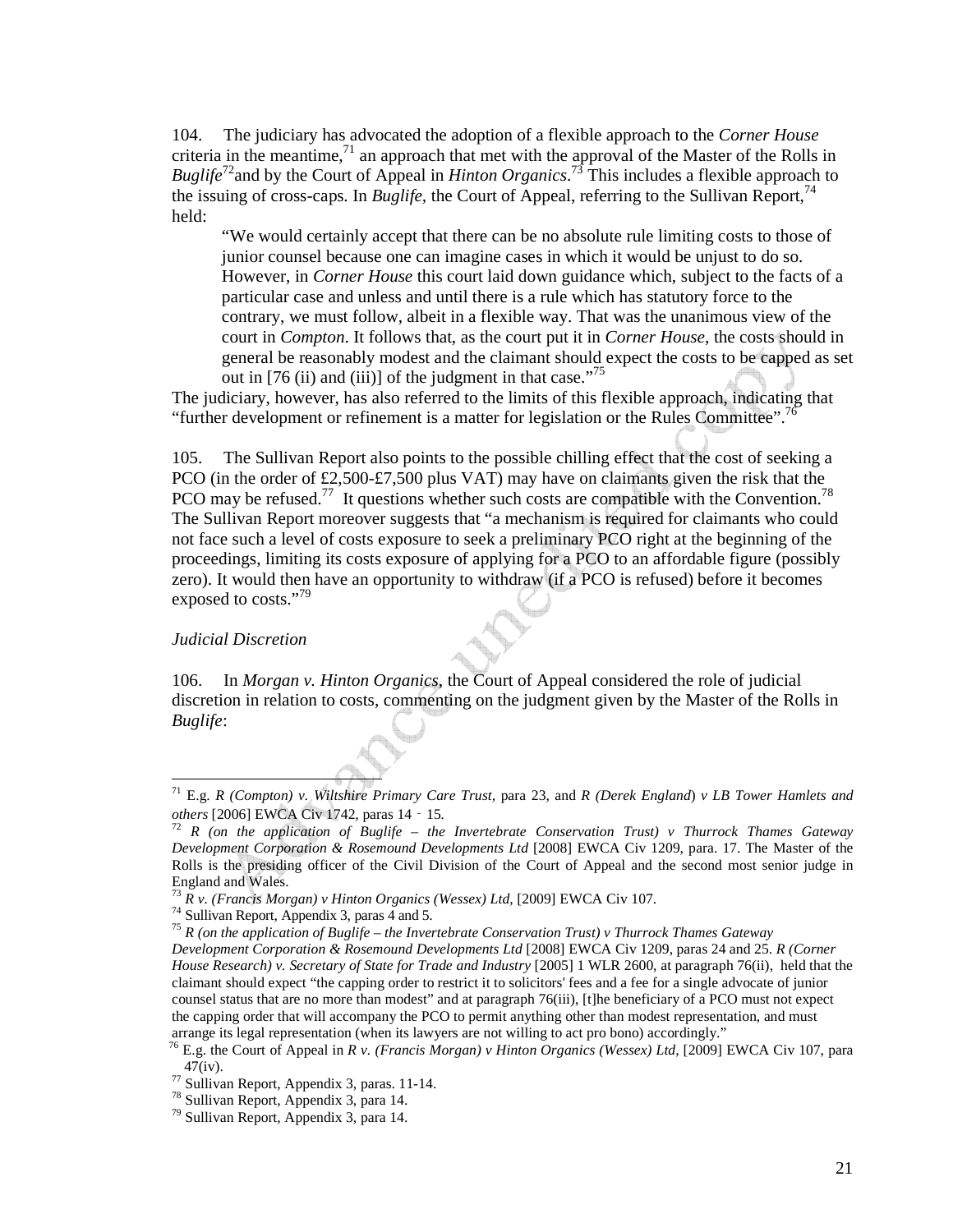"He also indicated that the principles stated in *Corner House* were to be regarded as binding on the court, and were to be applied "as explained by Waller LJ and Smith LJ" (para 19). We take the last words to be a reference to the comments of Waller and Smith LJJ respectively that the *Corner House* guidelines were "not… to be read as statutory provisions, nor to be read in an over-restrictive way" (*Compton* para 23); and were "not part of the statute and… should not be read as if they were" (para 74). These comments reflect the familiar principle that:

"As in all questions to do with costs, the fundamental rule is that there are no rules. Costs are always in the discretion of the court, and a practice, however widespread and longstanding, must never be allowed to harden into a rule." (per Lord Lloyd of Berwick, *Bolton MDC v Secretary of State for the Environment* [1995] 1 WLR 1176, 1178; cited in *Corner House* at para 27)."<sup>80</sup>

107. The Court of Appeal in *Compton* noted that while PCOs were a discretionary order, it was unlikely that an applicant that fulfilled all the requirements would be refused. $81$ 

### *Cross-undertaking as to damages regarding interim injunctions*

108. The general rule that the giving of a cross-undertaking for damages by the claimant is a prerequisite for the grant of an interim injunction was noted by the House of Lords in the 1975 decision of *American Cyanamid Co v Ethicon Ltd*. <sup>82</sup> The House of Lords recognized, however, that when deciding whether to grant an interim injunction in an individual case, there may be special factors that should be taken into account.<sup>83</sup>

109. Courts in E&W have granted interim injunctions without a cross-undertaking for damages having been given; $^{84}$  there have also been cases in which the injunctive relief was refused due to the fact that the claimant was not in the position to provide a cross-undertaking in damages.<sup>85</sup> Judges enjoy a considerable amount of discretion as to whether a cross-undertaking for damages is required for the grant of an interim injunction.

# **3. Challenging acts of private individuals that breach environmental law - article 9, paragraph 3**

110. On the basis of the information put before it by the communicants and the Party concerned, the Committee understands that the ways in which a member of the public in E&W can challenge acts and omissions by private persons which contravene national environmental law include:

 $\ddot{\phantom{a}}$ <sup>80</sup> *R v. (Francis Morgan) v Hinton Organics (Wessex) Ltd*, [2009] EWCA Civ 107. para 33.

<sup>81</sup> *R(Compton) v. Wiltshire Primary Care Trust* [2008] EWCA Civ 749, para 70.

<sup>82</sup> *American Cyanamid Co v Ethicon Ltd* [1975] AC 396.

<sup>83</sup> Ibid, judgment of Lord Diplock.

<sup>84</sup> *R v. London Borough of Lambeth, ex p Sybyll Walter,* 2 February 1989 unrep. Other cases put before the Committee in which the UK courts granted an interim injunction without a cross-undertaking as to damages include: *R v. Durham CC, ex p Huddleston* [2000] Env LR D21, *R v. Inspectorate of Pollution, ex p Greenpeace Ltd* [1994] 1 WLR 570, *R v. Secretary of State for the Environment, ex p Rose Theatre Trust Company* (1990) COD 47.

<sup>&</sup>lt;sup>85</sup> *R v Secretary of State for the Environment ex parte the Royal Society for the Protection of Birds (1997) Env. L.R.* 

<sup>431,</sup> *R v Inspectorate of Pollution, Ex p Greenpeace Ltd* [1994] 1 WLR 570.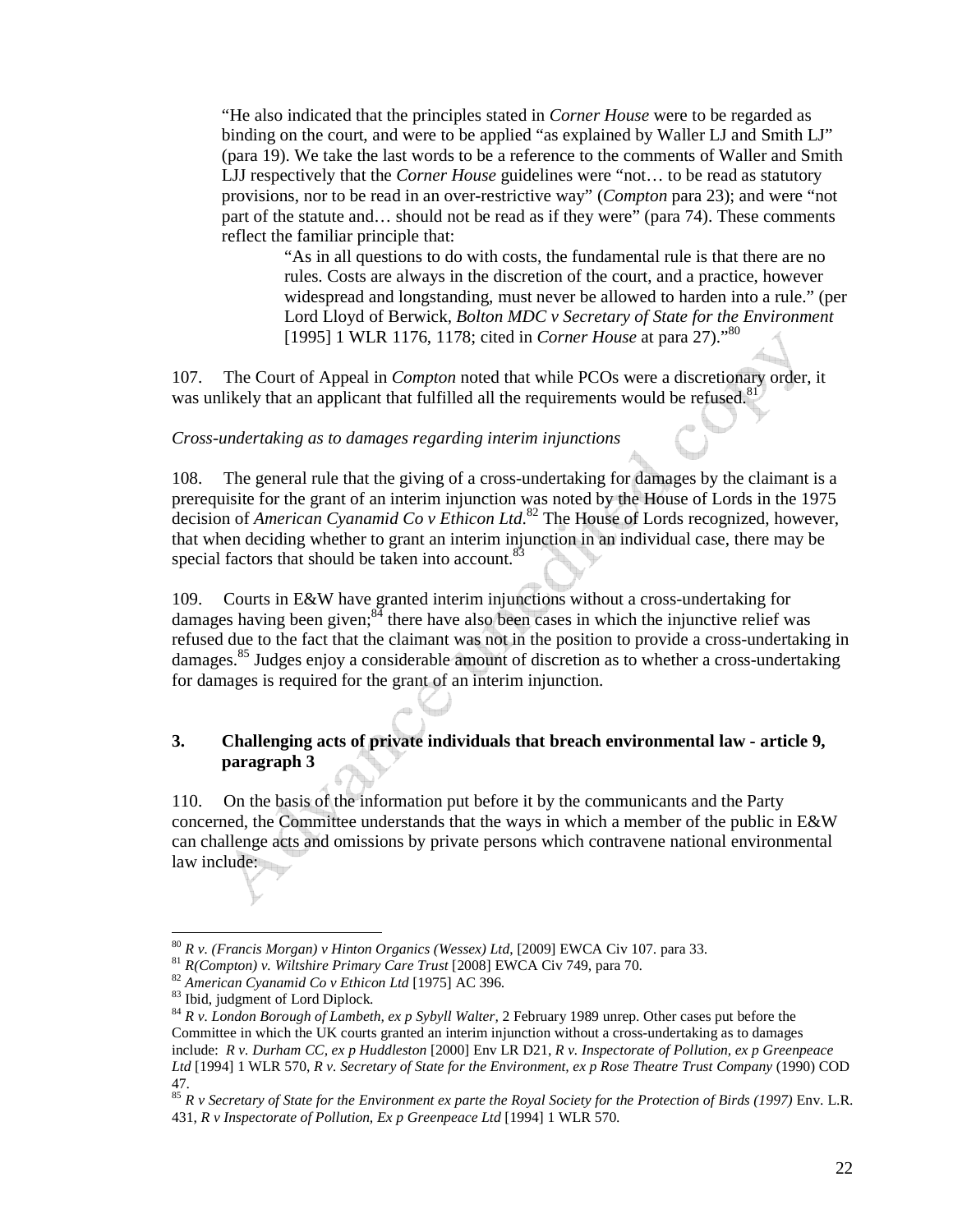- (a) Members of the public can report potential or alleged breaches of environmental legislation to the appropriate regulator. For example in E&W, the Environment Agency will consider whether there is a need to investigate or take enforcement action against any person not found to be complying with legislation. There is no charge for this, but the member of the public cannot force the regulator to take action. Examples of this option include:
	- (i) Section 80 of the Environmental Protection Act 1990 enables the local authority to serve an abatement notice where it is satisfied that a statutory nuisance exists or is likely to occur or recur. If a person on whom an abatement notice is served, without reasonable excuse, contravenes or fails to comply with any requirement or prohibition imposed by the notice, they commit a criminal offence.
	- (ii) A member of the public can complain to the local authority and informally request criminal proceedings to be brought under the Clean Air Act  $1993^{86}$  or the Noise Act 1996.<sup>87</sup>
- (b) Under section 82 of the Environmental Protection Act, a person aggrieved by a statutory nuisance can themselves bring proceedings in the magistrates' court against the person alleged to be responsible.
- (c) A claim may be brought in the civil courts for either public or private nuisance. Public nuisance is a criminal offence but it can be an actionable civil matter where the claimant has suffered particular or special damage over and above the general inconvenience suffered by the public. A claim in private nuisance may be brought where there has been an interference with the claimant's enjoyment of their land, including damage or encroachment on their land.
- (d) A claim may be brought under the rule in *Rylands v Fletcher<sup>88</sup>* in which the court stated:

"we think that the true rule of law is, that the person who for his own purposes brings on his lands and collects and keeps there anything likely to do mischief if it escapes, must keep it in at his peril, and, if he does not do so, is prima facie answerable for all the damage which is the natural consequence of its escape."

- (e) A claim for negligence exists (i.e. a breach of duty which has caused some reasonably foreseeable harm) if it can be established that the member of the public was owed a duty of care by the third party contravening environmental law.
- (f) Citizens may bring a private prosecution when a criminal offence has been committed. Examples of environmental criminal offences include breaches of water discharge permits or waste licences, or intentionally or recklessly killing or disturbing protected animals (see for example  $R v$  Anglian Water Services Ltd).<sup>89</sup> Not all environmental laws amount to a criminal offence if they are broken, however. Moreover, the burden of proof in criminal prosecutions is a high one (proof beyond reasonable doubt, rather than on the balance of probability), and public authorities have powers to gather evidence that private individuals do not have.

<sup>86</sup> Clean Air Act 1993, section 55(2).

 $87$  Noises Act 1996, article 2(4).

<sup>88</sup> *Rylands v. Fletcher* (1865-1866) L.R. 1 Ex. 265.

<sup>89</sup> *R v Anglian Water Services Ltd* [2003]EWCA Crim 2243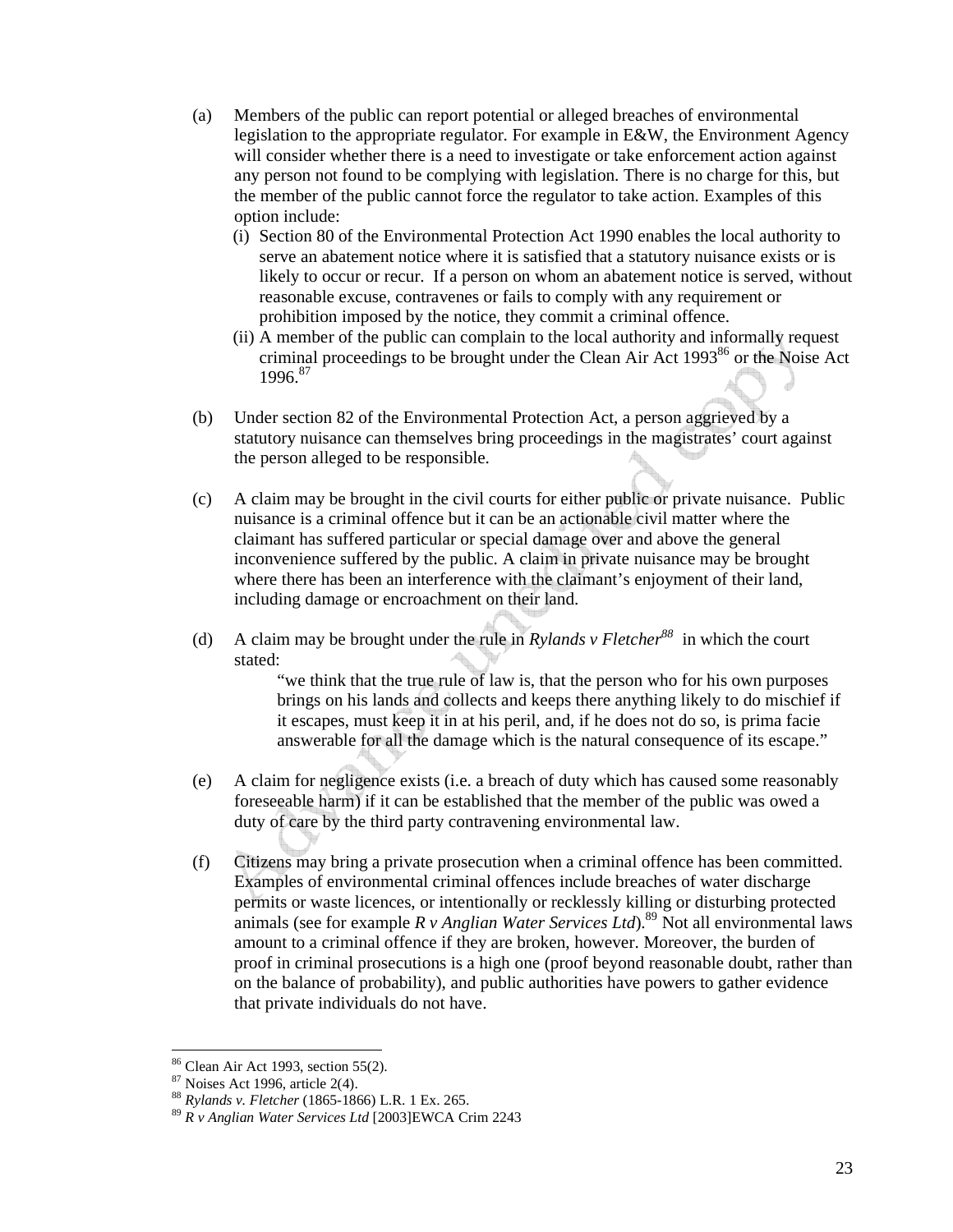- (g) In addition, a member of the public may bring a claim for damages for breach of certain specific statutory provisions. Examples include: sections 153 and 154 of the Merchant Shipping Act 1995 and section 73 of the Environmental Protection Act 1990.
- (h) Besides bringing a claim directly against a private party, a member of the public may also take action against a public authority who failed to act to stop a third party contravening national environmental law. Possible actions include:
	- (i) An action against the public authority under article 7 of the Human Rights Act alleging that the authority has breached article 8 of the Convention by failing to respect private and family life.
	- (ii) An application for judicial review of the authority's decision not to take action (e.g. *Lam v United Kingdom<sup>90</sup>*).
	- (iii)A complaint to the Parliamentary Commissioner for Administration (also known as the Parliamentary Ombudsman) who investigates complaints that injustice has been caused by maladministration on the part of government departments or other public bodies. Cases concerning enforcement in relation to environmental requirements have been dealt with by the Parliamentary Ombudsman, including where a member of the public has complained that no enforcement action has been taken. The Parliamentary Ombudsman's decisions have persuasive force, but it would be extremely unusual for a public authority not to comply. Alternatively, a complaint could be made to the local authority ombudsman.

# **4. Rules on timing in judicial review procedures - article 9, paragraph 4**

111. The procedural rules regarding timing in case of judicial review are set out in Rule 54 of the Civil Procedure Rules (CPR).<sup>91</sup> CPR 54.5(1) states that an application for judicial review must be filed:

(b) in any event not later than  $\frac{3}{5}$  months after the grounds to make the claim first arose.<sup>92</sup>

112. CPR 54.5(3) states that this rule does not apply when any other enactment specifies a shorter time limit for making the claim for judicial review. For example, under the sections 13 and 118 of the Planning Act 2008, applications for judicial review of decisions within the purview of that Act are to be made within 6 weeks of the decision.

113. An application for judicial review filed under CPR 54.5 may be refused even if filed within three months if the Court determines that in view of all the circumstances it was not made "promptly". In *Andrew Finn–Kelcey v. Milton Keynes Council and Others,* the applicant had

<sup>(</sup>a) promptly; and

 $\ddot{\phantom{a}}$ <sup>90</sup> *Chung Tak Lam and Others v. United Kingdom*, Application No. 41671/98, Decision of Fourth Chamber, 5 July 2001.

Civil Procedure Rules, Part 54,

http://www.justice.gov.uk/civil/procrules\_fin/contents/parts/part54.htm#IDAFFQZ

<sup>&</sup>lt;sup>92</sup> The House of Lords, in *Caswell v. Dairy Produce Quota Tribunal for England and Wales* [1990] 2 AC 738 held that, where the application for permission to seek judicial review is not made in compliance with CPR 54.5(1), the delay is to be regarded as "undue delay" within section 31(6) of the Supreme Court Act 1981. Under section 31(6) of the Supreme Court Act 1981, where the Court considers that there has been undue delay in making an application for judicial review, it may refuse to grant permission for the making of the application or any relief sought on the application, if it considers that the granting of the relief sought would be likely to cause substantial hardship to, or substantially prejudice the rights of, any person or would be detrimental to good administration. (Supreme Court Act, 1981 http://www.opsi.gov.uk/Acts/acts1981/PDF/ukpga\_19810054\_en.pdf)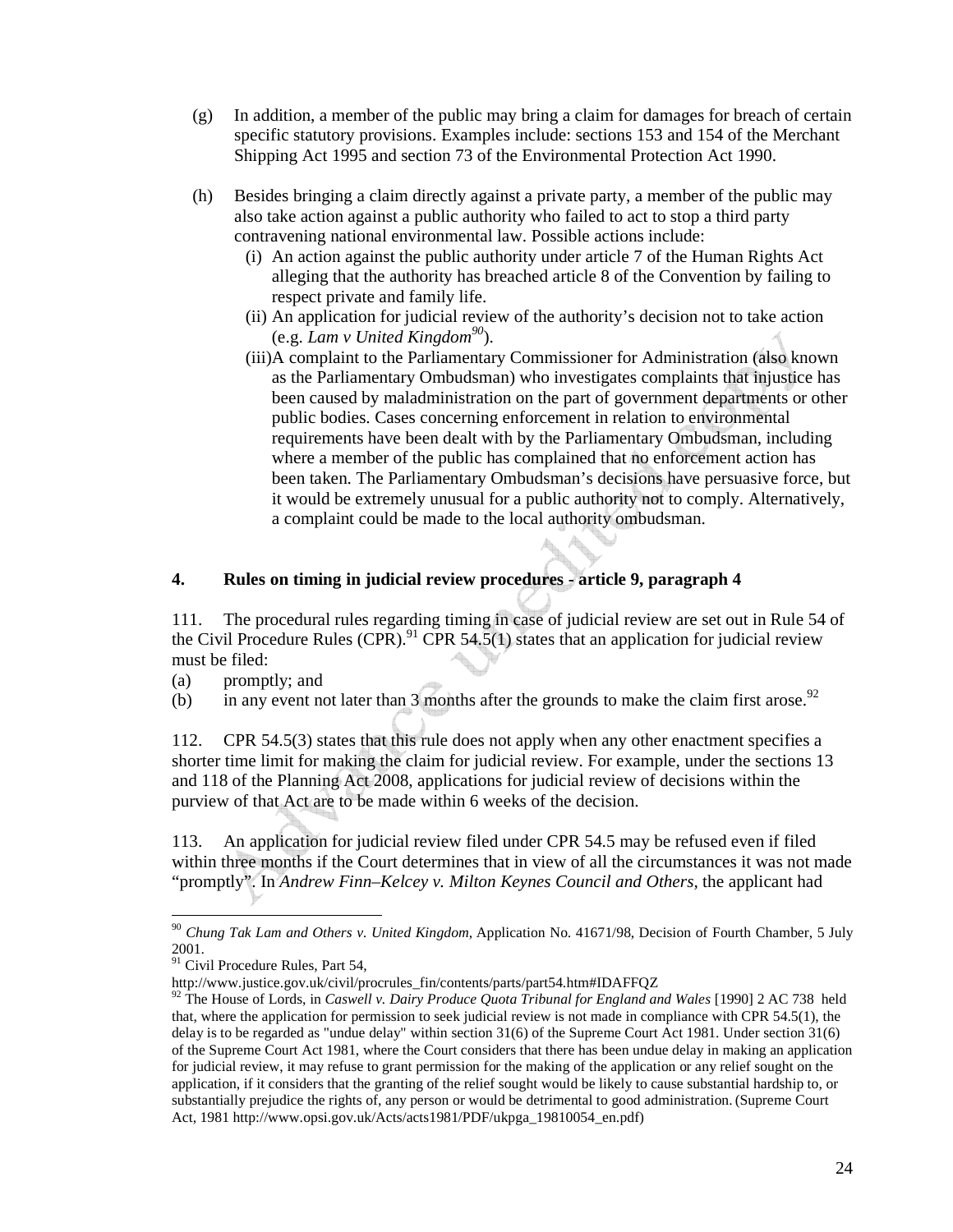filed his application for judicial review four days prior to the end of the three month period. In its October 2008 judgment, the Court of Appeal upheld the lower court's finding that the claim had not been lodged promptly and so did not comply with CPR  $54.5.^{93}$  The Court of Appeal in *Finn-Kelcey* held:

"As the wording indicates and as has been emphasised repeatedly in the authorities, the two requirements set out in paragraph (a) and (b) of that rule [CPR 54.5] are separate and independent of each other, and it is not to be assumed that filing within three months necessarily amounts to filing promptly….The need for a claimant seeking judicial review to act promptly arises in part from the fact that a public law decision by a public body normally affects the rights of parties other than just the claimant and the decisionmaker."<sup>94</sup>

114. When considering whether planning decisions not covered by the Planning Act or other similar legislation statutorily imposing a 6 week limit for judicial review should nevertheless be held to a similar time limit, the Court of Appeal in the same case stated:

"while there is no "six weeks rule" in judicial review challenges to planning permissions, the existence of that statutory limit is not to be seen as necessarily wholly irrelevant to the decision as to what is "prompt" in an individual case. It emphasises the need for swiftness of action."<sup>95</sup>

115. The Court of Appeal concluded that the High Court:

"… was correct in finding that this claim had not been lodged promptly and so did not comply with CPR 54.5. That, of course, is not necessarily the end of the matter. There may be considerations which mean that it is in the public interest that the claim should be allowed to proceed, despite the delay and the absence of any explanation for that delay. If there is a strong case for saying that the permission was ultra vires, then this court might in the circumstances be willing to grant permission to proceed. But, given the delay, it requires a much clearer-cut case than would otherwise have been necessary. I turn therefore to consider the substantive merits of the claim, which asserts a breach of both domestic and European law."<sup>96</sup>

116. After considering the substantive merits of the claim, the Court of Appeal concluded: "Even had there been the necessary promptness in lodging this claim for judicial review, I would not have granted permission to proceed on the substantive merits of the claim. It follows from that that the Appellant falls far short of establishing the sort of clear-cut case which would be necessary to persuade the court to override the breach of CPR 54.5(1), given that this was a claim not filed promptly."<sup>97</sup>

117. CPR 54.5(1) was considered by the European Court of Human Rights (ECtHR) in *Lam v.*  United Kingdom.<sup>98</sup> Mr and Mrs Lam had sought leave to make an application for judicial review of a decision by the local authority not to take enforcement action against noises and smells from a neighbouring warehouse. The Lams had applied for judicial review four days less than three months after the decision and fifteen days after receiving official notice of the decision. In that

 $\ddot{\phantom{a}}$ 

<sup>&</sup>lt;sup>93</sup> Andrew Finn–Kelcey v. Milton Keynes Council and Another [2008] EWCA Civ 1067, para 29.

<sup>94</sup> Ibid, para 21.

<sup>95</sup> Ibid, para 24.

<sup>96</sup> Ibid, para 29.

<sup>97</sup> Ibid. para 47.

<sup>98</sup>*Chung Tak Lam and Others v. United Kingdom*, Application No. 41671/98, Decision of Fourth Chamber, 5 July 2001.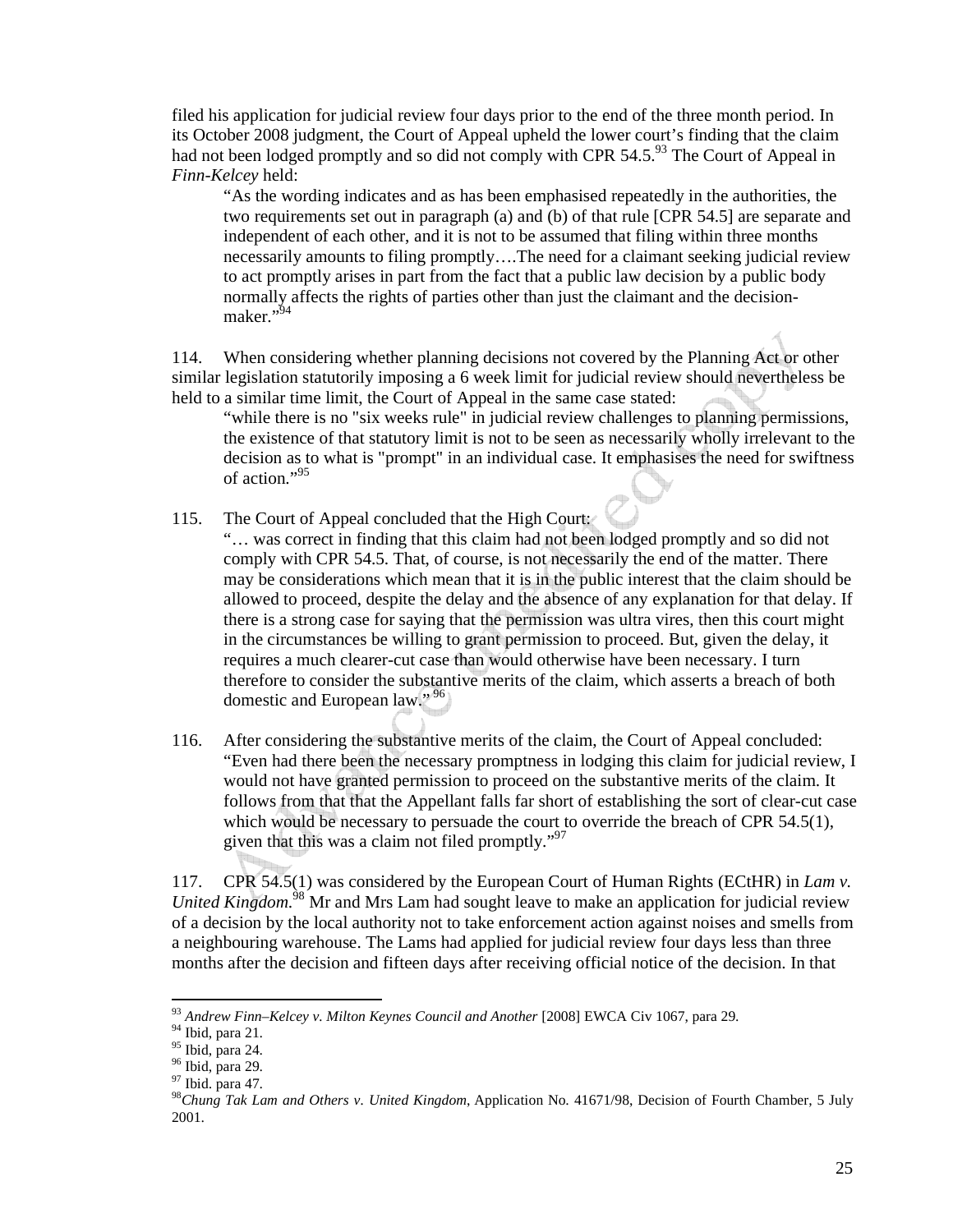case, the ECtHR was asked to determine whether the fact that the Lams had been denied leave for judicial review on the grounds of delay despite applying within three months denied them legal certainty and was a breach of article 6(1) of the European Convention on Human Rights and Fundamental Freedoms. The ECtHR held:

"In so far as the applicants impugn the strict application of the promptness requirement in that it restricted their right of access to a court, the Court observes that the requirement was a proportionate measure taken in pursuit of a legitimate aim. The applicants were not denied access to a court *ab initio*. They failed to satisfy a strict procedural requirement which served a public interest purpose, namely the need to avoid prejudice being caused to third parties who may have altered their situation on the strength of administrative decisions."

# **IV. CONSIDERATION AND EVALUATION BY THE COMPLIANCE COMMITTEE**

# **A. Legal basis and scope of considerations by the Compliance Committee**

118. The United Kingdom ratified the Convention on 23 February 2005. The Convention entered into force for the United Kingdom on 24 May 2005.

# **B. Admissibility and exhaustion of local remedies**

# 119. The Committee finds the communication to be admissible.

120. With respect to those aspects of the communicants' submissions which relate to the legal system in E&W in general, the Committee finds that the general nature of those submissions means that considerations regarding the exhaustion of local remedies are not material.

121. The Committee notes the submissions made by the communicants with respect to the Port of Tyne situation. However, given the wide-ranging and systemic issues raised by the other more general aspects of the communication, the Committee decides to address its findings to the communicant's submissions which relate to the legal system in E&W in general. The Committee accordingly decides not to develop findings in respect of the Port of Tyne case.

# **C. Substantive issues**

122. The Committee is tasked with examining whether the Party concerned meets its obligations as a Party to the Convention. The Committee accordingly does not address the point raised by the communicants as to whether the Convention is directly applicable in the law of E&W by virtue of EU law and the EU's ratification of the Convention (see Annex I to the communication).<sup>99</sup> The Party concerned is bound through its own ratification of the Convention to ensure full compliance of its legal system with the Convention's provisions, even if, as noted by the Committee, applicable EU law relating to the environment should be considered to be part of the domestic, national law of a member state (ACCC/C/2006/18 (Denmark), ECE/MP.PP/2008/5/Add.4, para. 27).

 $\overline{a}$ <sup>99</sup> Since the Treaty of Lisbon entered into force on 1 December 2009, the European Union has superseded the European Communities as Party to the Aarhus Convention.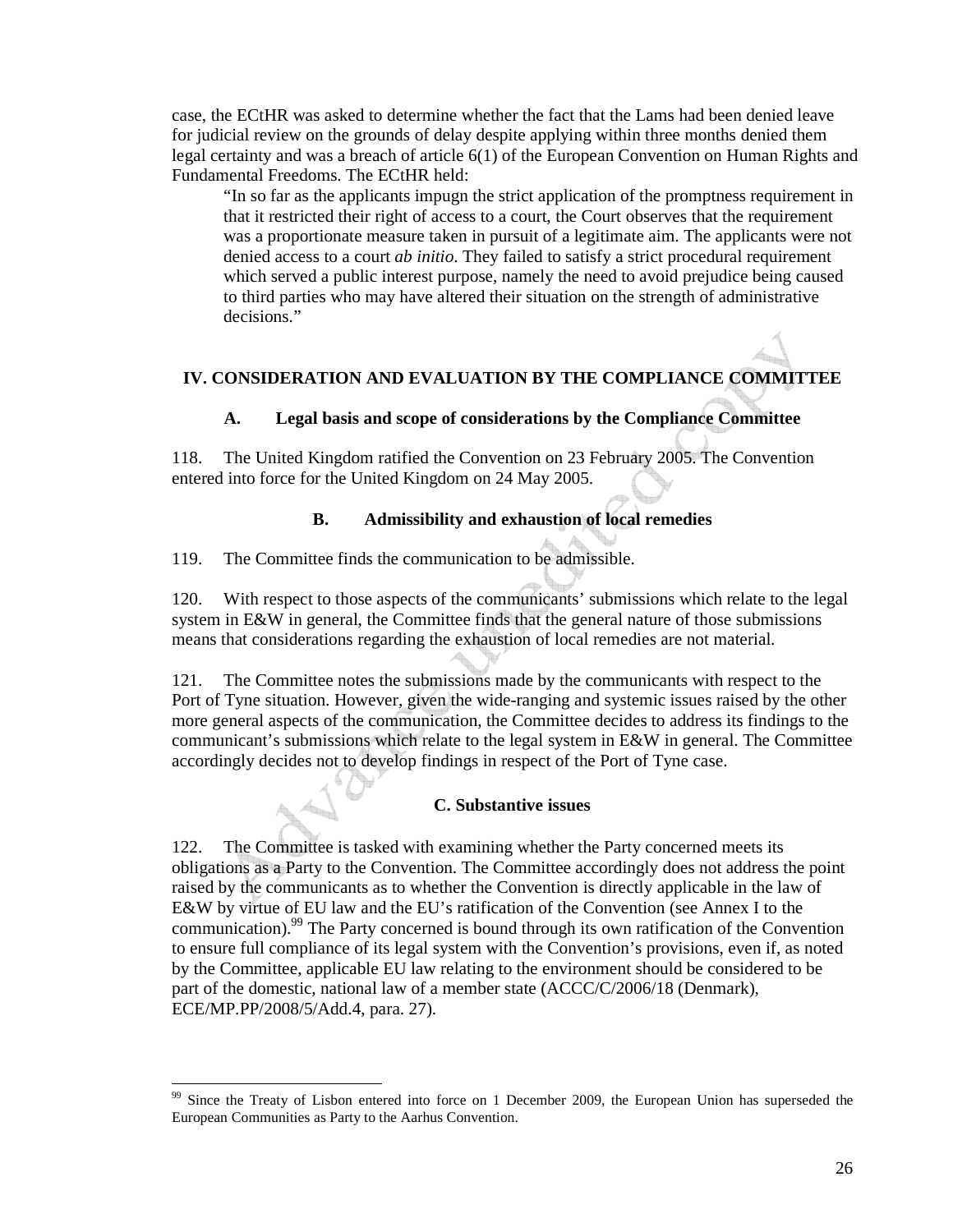# **1. Review of substantive legality in judicial review proceedings - article 9, paragraphs 2 and 3**

123. Article 9, paragraph 2, of the Convention addresses both substantive and procedural legality. Hence, the Party concerned has to ensure that members of the public have access to a review procedure before a court of law and/or another independent body established by law which can review both the substantive and procedural legality of decisions, acts and omissions in appropriate cases.

124. Article 9, paragraph 3, of the Convention, as opposed to article 9, paragraph 2, of the Convention does not explicitly refer to either substantive or procedural legality. Instead it refers to "acts or omissions […] which contravene its national law relating to the environment". Clearly, the issue to be considered in such a review procedure is whether the act or omission in question contravened any provision – be it substantive or procedural – in national law relating to the environment.

125. The Committee finds that the Party concerned allows for members of the public to challenge certain aspects of the substantive legality of decisions, acts or omissions subject to article 9, paragraph 2 and 3, of the Convention, including, inter alia, for material error of fact, error of law, regard to irrelevant considerations and failure to have regard to relevant considerations, jurisdictional error and on the grounds of *Wednesbury* unreasonableness (see paragraphs 87-89 above). The Committee, however, is not convinced that the Party concerned, despite the above mentioned challengeable aspects, meets the standards for review required by the Convention as regards substantive legality. In this context, the Committee notes for example the criticisms by the House of Lords,<sup>100</sup> and the European Court of Human Rights,<sup>101</sup> of the very high threshold for review imposed by the *Wednesbury* test.

126. The Committee considers that the application of a "proportionality principle" by the courts in E&W could provide an adequate standard of review in cases within the scope of the Aarhus Convention. A proportionality test requires a public authority to provide evidence that the act or decision pursued justifies the limitation of the right at stake, is connected to the aim(s) which that act or decision seeks to achieve and that the means used to limit the right at stake are no more than necessary to attain the aim(s) of the act or decision at stake. While a proportionality principle in cases within the scope of the Aarhus Convention may come a long way in providing for a review of substantive and procedural legality, the Party concerned must make sure that such a principle does not generally or prima facie exclude any issue of substantive legality from a review.

127. Given its findings in paragraphs 125 and 126 above, the Committee expresses concern regarding the availability of appropriate judicial or administrative procedures, as required by article 9, paragraphs 2 and 3, of the Convention, in which the substantive legality of decisions, acts or omissions within the scope of the Convention can be subjected to review under the law of E&W. However, based on the information before it in the context of the current communication, the Committee does not go so far as to find the Party concerned to be in noncompliance with article 9, paragraphs 2 or 3, of the Convention.

<sup>&</sup>lt;sup>100</sup> For example, Lord Cooke in *R v Secretary of State for the Home Department, ex parte Daly* [2001] UKHL 26, [2001] 2 AC 532 para 32.

<sup>101</sup> *Smith and Grady v United Kingdom* (1999) 29 EHRR 493, para 138.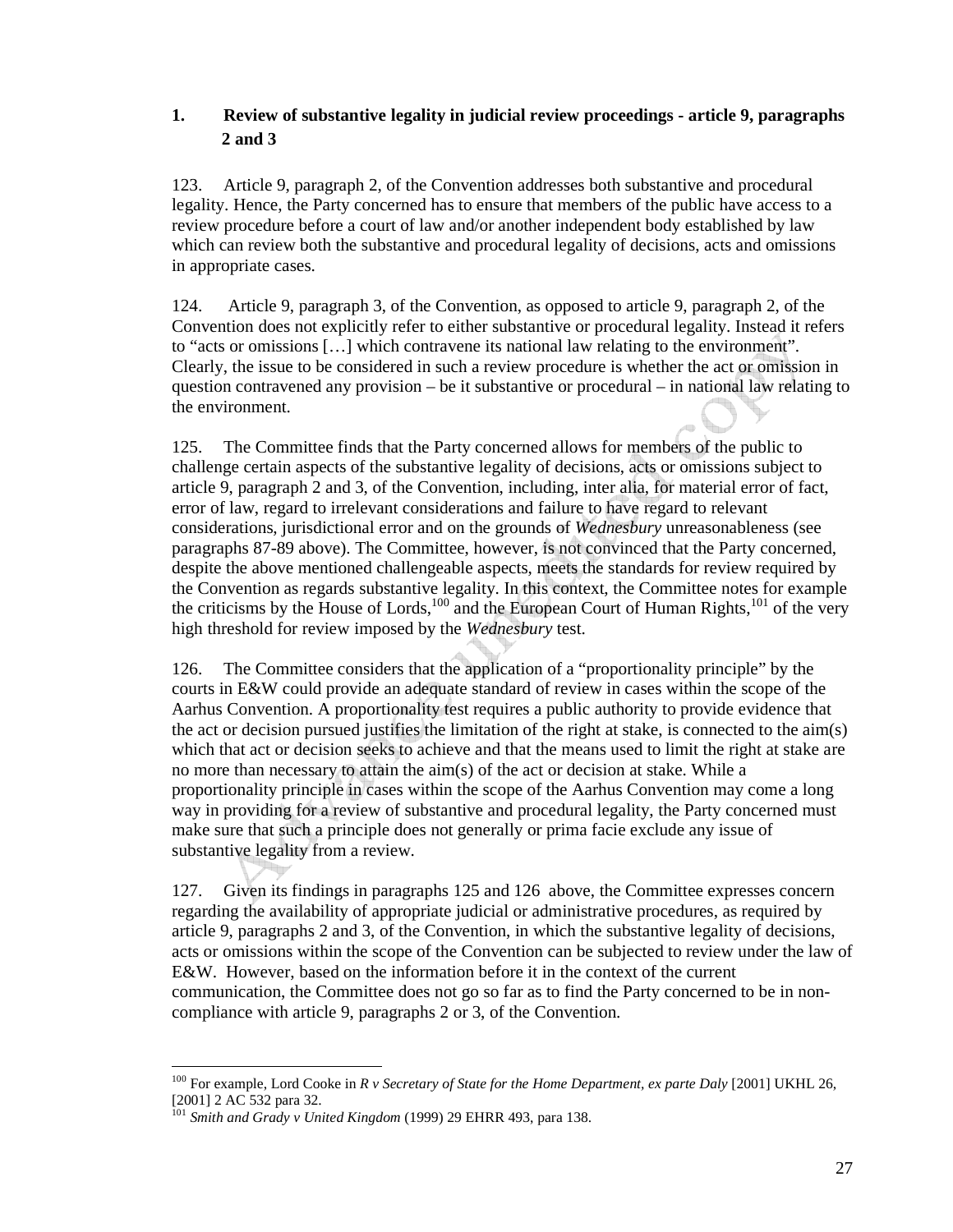# **2. Costs - prohibitively expensive (article 9, paragraphs 4 and 5)**

128. When assessing the costs related to procedures for access to justice in the light of the standard set by article 9, paragraph 4, of the Convention, the Committee considers the cost system as a whole and in a systemic manner.

129. The Committee considers that the "costs follow the event rule", contained in rule 44.3(2) of the Civil Procedure Rules, is not inherently objectionable under the Convention, although the compatibility of this rule with the Convention depends on the outcome in each specific case and the existence of a clear rule that prevents prohibitively expensive procedures. In this context, the Committee considers whether the effects of "costs follow the event rule" can be softened by legal aid, CFAs and PCOs as well as by the considerable discretionary powers that the courts have in interpreting and applying the relevant law. At this stage, however, at least four potential problems emerge with regard to the legal system of E&W. First, the "general public importance", "no private interest" and "in exceptional circumstances" criteria applied when considering the granting of PCOs. Second, the limiting effects of (i) the costs for a claimant if a PCO is applied for and not granted and (ii) PCOs that cap the costs of both parties. Third, the potential effect of cross-undertakings in damages on the costs incurred by a claimant. Fourth, the fact that in determining the allocation of costs in a given case, the public interest nature of the environmental claims under consideration is not in and of itself given sufficient consideration.

130. While the courts in E&W have applied a flexible approach to *Corner House* criteria when considering the granting of PCOs, including the "general public importance", "no private interest" and "exceptional circumstances" criteria, they have also indicated that, given the ruling in *Corner House*, there are limits to this flexible approach. The Committee notes the numerous calls by judges suggesting that the Civil Procedure Rules Committee take legislative action in respect of PCOs, also in view of the Convention (see paragraph 102 above). These calls have to date not resulted in amendment of the Civil Procedure Rules so as to ensure that *all* cases within the scope of article 9 of the Aarhus Convention are accorded the standards set by the Convention. The Convention, amongst other things, requires its Parties to 'provide adequate and effective remedies' which shall be 'fair, equitable [...] and not prohibitively expensive'. The Committee endorses the calls by the judiciary and suggests that the Party concerned amend the Civil Procedure Rules in the light of the standards set by the Convention.

131. Within such considerations the Committee finds that the Party concerned should also consider the cost that may be incurred by a claimant in those cases where a PCO is applied for but not granted, as suggested in Appendix 3 to the Sullivan Report.<sup>102</sup> The Committee endorses this recommendation.

132. The Committee also notes the limiting effect of reciprocal cost caps which, as noted in *Corner House*, in practice entail that "when their lawyers are not willing to act pro bono" successful claimants are entitled to recover only solicitor fees and fees for one junior counsel "that are no more than modest".<sup>103</sup> The Committee in this respect finds that it is essential that, where costs are concerned, the equality of arms between parties to a case should be secured, entailing that claimants should in practice not have to rely on pro bono or junior legal counsel.

<sup>&</sup>lt;sup>102</sup> Sullivan Report, Appendix 3, para. 14.

<sup>103</sup> *R (Corner House Research) v. Secretary of State for Trade and Industry* [2005] 1 WLR 2600,para 76 (ii) and (iii),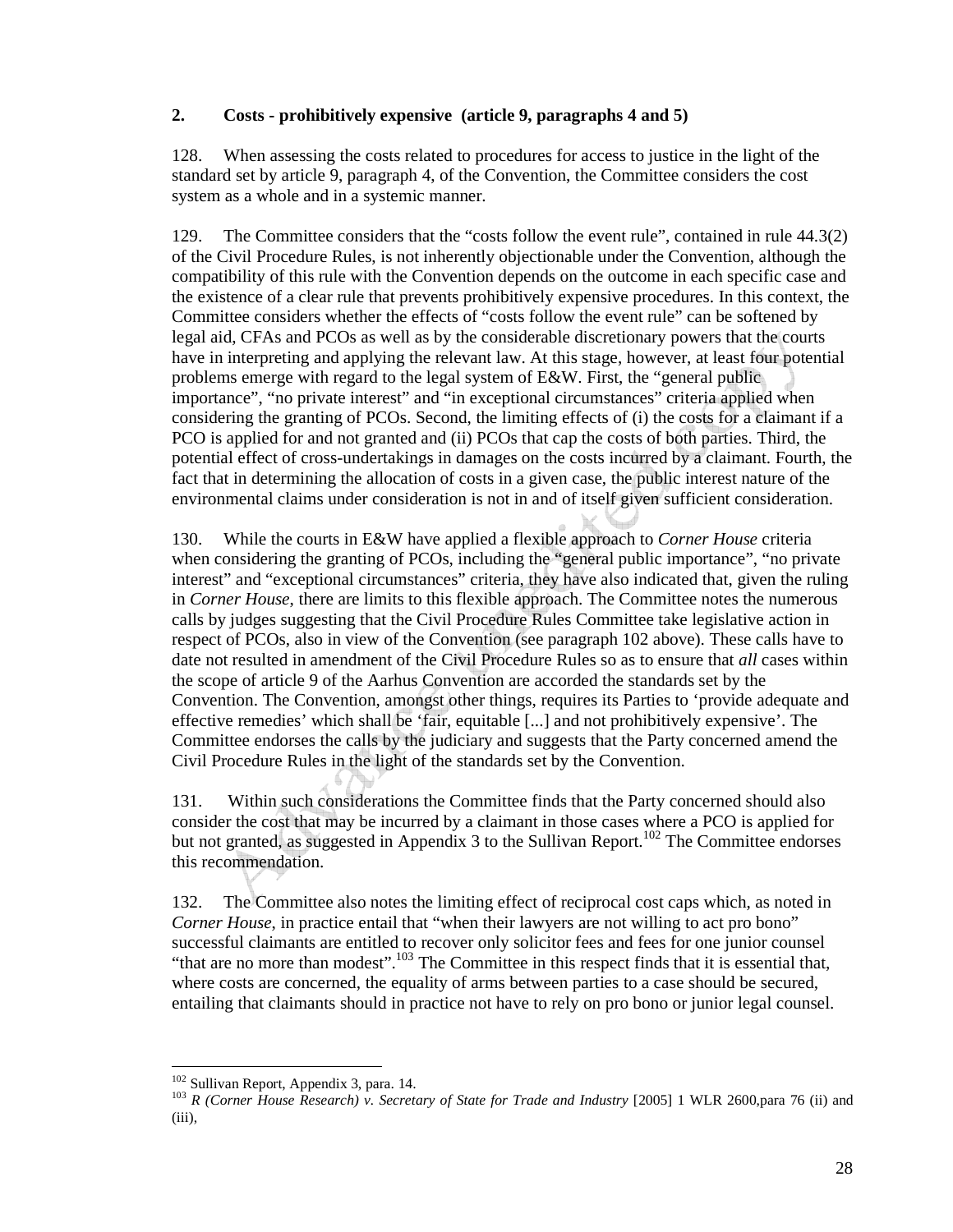133. A particular issue before the Committee are the costs associated with requests for injunctive relief. Under the law of  $E\&W$ , courts may, and usually do, require claimants to give cross-undertakings in damages. As shown, for example, by the Sullivan Report, this may entail potential liabilities of several thousands, if not several hundreds of thousands of pounds.<sup>104</sup> This leads to the situation where injunctive relief is not pursued, because of the high costs at risk, where the claimant is legitimately pursuing environmental concerns that involve the public interest. Such effects would amount to prohibitively expensive procedures that are not in compliance with article 9, paragraph 4.

134. Moreover, in accordance with its findings in ACCC/C/2008/23 (UK) and ACCC/C/2008/27 (UK), the Committee considers that in legal proceedings within the scope of article 9 of the Convention, the public interest nature of the environmental claims under consideration does not seem to be given sufficient consideration in the apportioning of costs by the courts.

135. The Committee concludes that despite the various measures available to address prohibitive costs, taken together they do not ensure that the costs remain at a level which meets the requirements under the Convention. At this stage, the Committee considers that the considerable discretion of the courts of E&W in deciding the costs, without any clear legally binding direction from the legislature or judiciary to ensure costs are not prohibitively expensive, leads to considerable uncertainty regarding the costs to be faced where claimants are legitimately pursuing environmental concerns that involve the public interest. The Committee also notes the Court of Appeal's judgment in *Morgan v. Hinton Organics,* which held that the principles of the Convention are "at most" a factor which it "may" (not must) "have regard to in exercising its discretion"<sup>105</sup>, "along with a number of other factors, such as fairness to the defendant".<sup>106</sup> The Committee in this respect notes that 'fairness' in article 9, paragraph 4, refers to what is fair for the claimant, not the defendant.

136. In the light of the above, the Committee concludes that the Party concerned has not adequately implemented its obligation in article 9, paragraph 4, to ensure that the procedures subject to article 9 are not prohibitively expensive. In addition, the Committee finds that the system as a whole is not such as "to remove or reduce financial […] barriers to access to justice", as article 9, paragraph 5, of the Convention requires a Party to the Convention to consider.

# **3. Challenging acts of private persons that breach environmental law - article 9, paragraph 3**

137. The Committee finds that, within the context of the present communication, it has not been sufficiently substantiated that within the legal system of E&W insufficient procedures are available to challenge acts of private individuals that breach the rights enshrined in the Convention. The Committee thus finds that, in the context of the present proceedings, the Party concerned is not in non-compliance with article 9, paragraph 3, of the Convention.

# **4. Rules on timing in judicial review procedures - article 9, paragraph 4**

<sup>&</sup>lt;sup>104</sup> Sullivan Report, para. 73.

 $105$  Para. 47(iv).

<sup>106</sup> Para. 44.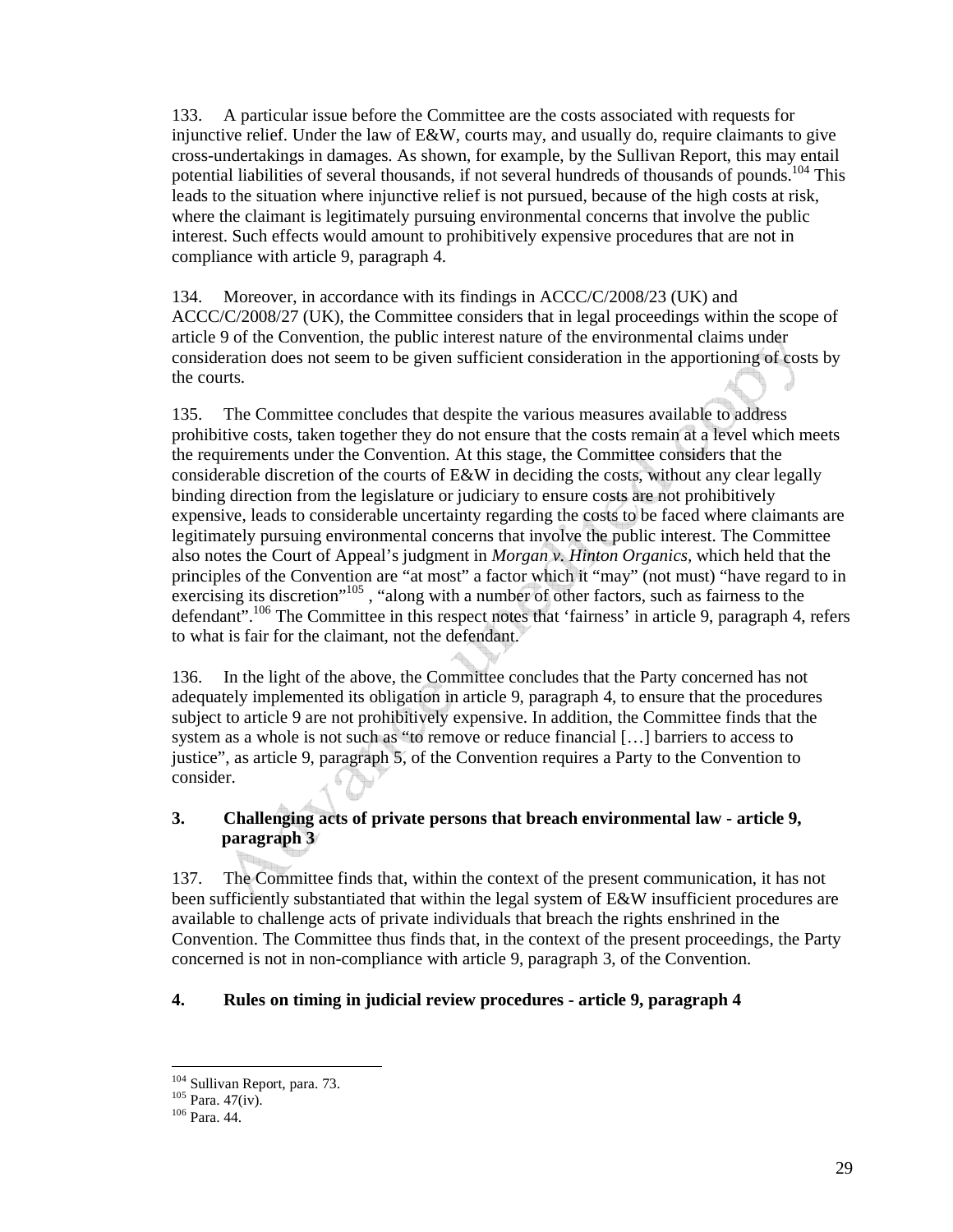138. The Committee finds that the three months requirement specified in Civil Procedure Rule 54.5(1) is not as such problematic under the Convention, also in comparison with the time limits applicable in other Parties to the Convention. However, the Committee considers that the courts in E&W have considerable discretion in reducing the time limits by interpreting the requirement under the same provision that an application for a judicial review be filed 'promptly' (see paragraphs 113-116). This may result in a claim for judicial review not being lodged promptly even if brought within the three months period. The Committee also considers that the courts in E&W, in exercising their judicial discretion, apply various moments at which a time may start to run, depending on the circumstances of the case (see paragraph 117). The justification for discretion regarding time limits for judicial review, the Party concerned submits, is constituted by the public interest considerations which generally are at stake in such cases. While the Committee accepts that a balance needs to be assured between the interests at stake, it also considers that this approach entails significant uncertainty for the claimant. The Committee finds that in the interest of fairness and legal certainty it is necessary to (i) set a clear minimum time limit within which a claim should be brought, and (ii) time limits should start to run from the date on which a claimant knew, or ought to have known of the act, or omission, at stake.

139. As was pointed out with regard to the costs of procedures (see paragraph 134 above), the Party concerned cannot rely on judicial discretion of the courts to ensure that the rules for timing of judicial review applications meet the requirements of article 9, paragraph 4. On the contrary, reliance on such discretion has resulted in inadequate implementation of article 9, paragraph 4. The Committee finds that by failing to establish clear time limits within which claims may be brought and to set a clear and consistent point at which time starts to run, i.e. the date on which a claimant knew, or ought to have known of the act, or omission, at stake, the Party concerned has failed to comply with the requirement in article 9, paragraph 4, that procedures subject to article 9 be fair and equitable.

# **5. Clear, transparent and consistent legal framework - article 3, paragraph 1**

140. Having concluded that the Party concerned fails to comply with article 9, paragraph 4, with respect to costs as well as time limits by essentially relying on the discretion of the judiciary, the Committee also concludes that the Party concerned fails to comply with article 3, paragraph 1, by not having taken the necessary legislative, regulatory and other measures to establish a clear, transparent and consistent framework to implement the provisions of the Convention.

# **V. CONCLUSION**

# **A. Main findings with regard to non-compliance**

141. The Committee finds that by failing to ensure that the costs for all court procedures subject to article 9 are not prohibitively expensive, and in particular by the absence of any clear legally binding directions from the legislature or judiciary to this effect, the Party concerned fails to comply with article 9, paragraph 4 (see paragraphs 128-135).

142. The Committee also finds that the system as a whole is not such as "to remove or reduce financial […] barriers to access to justice", as article 9, paragraph 5, of the Convention requires a Party to the Convention to consider (see paragraph 136).